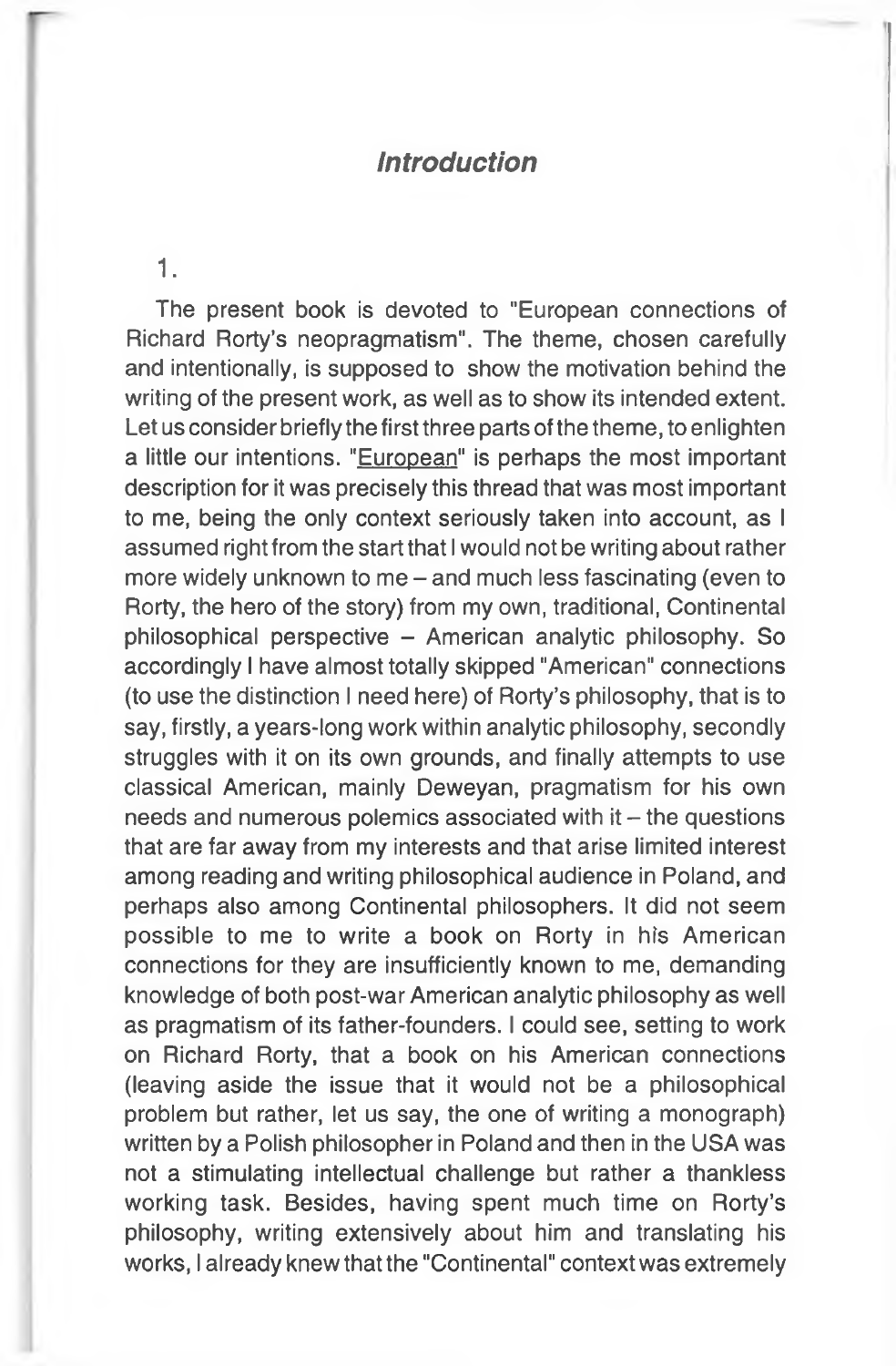important to his neopragmatism, and that thinking about it could be relatively prolific (as opposed to the context potentially given by American philosophy).

The next term from the guiding theme that would require some explanation is "connections". It is rather a non-philosophical term but it seems to be suitable considering a specific character of Rorty's work. For the fact is that Rorty can be connected to numerous controversies, polemics and discussions with European philosophy and within its framework, from Plato to Kant to Hegel to Habermas to Derrida. Rorty gets into European discussions with American freshness and intellectual breadth and therefore he is listened to carefully and read with great interest. His connections with European philosophical tradition are manifold, complicated and diversified; with a part of it he remains in a serious, deep controversy (Plato, Kant), with another part of it he remains in a cheerful agreem ent (young Hegel from *Phenomenology,* Nietzsche, the early Heidegger, the late Wittgenstein). It is also the case with his connections with contemporary European philosophy - apart from favorites (Derrida, Habermas) there are those he dislikes (the late Heidegger, Foucault). Rorty as a philosopher of the unprecedented erudition  $-$  surely, as many commentators admit, the greatest in the USA as far as the two traditions, American and European together, are concerned - in his philosophizing takes a stance towards the whole philosophy which, from our perspective of more than twenty five hundred years and Greek origins of philosophical conceptuality is European first and foremost. Therefore writing about Rorty, in my view, seems to require to take him in the broadest philosophical context he deserves - rather than a narrow, though institutionally perfectly well developed, context of analytic philosophy (or of no longer exciting classical pragmatism). "Connections", finally, refer to a polemical context of Rorty's writing, its context of discussion; they give the possibility of showing him from the perspective of others and in comparison with others, of whom he writes in his texts. Let us put it at the beginning, before we will discuss the issue in more detail: the present book never had monographic intentions, it does not want to tell a complete story of its philosophical protagonist in the manner of a German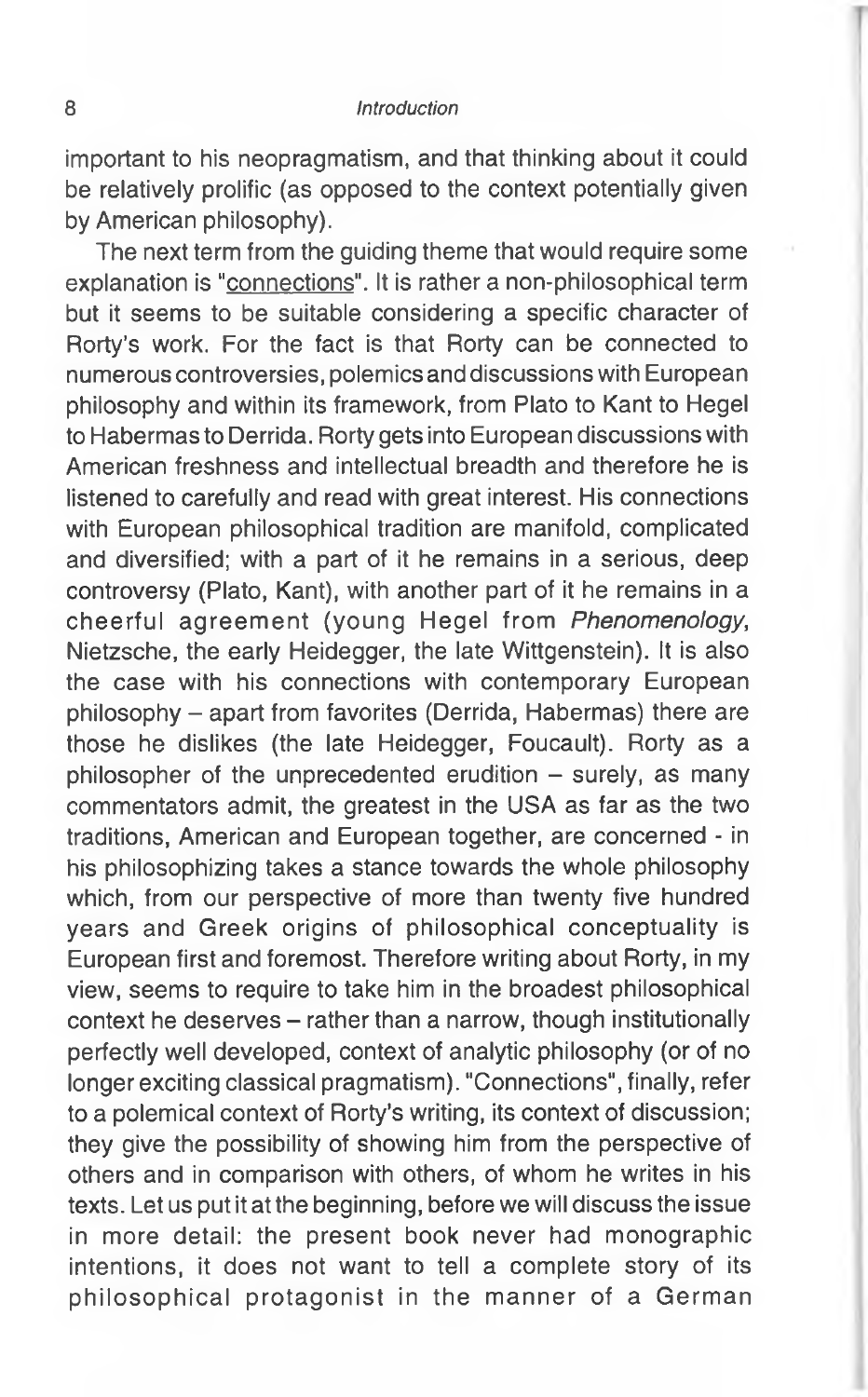*Bildungsroman* that presents its hero from the perspective of passing time, nor does it want to present the whole of Rorty's work from a unifying viewpoint or to present particular stages of Rorty's development (particular books), starting with the "early" Rorty.with the "medium" one to the "late" Rorty, if the first would be supposed to be Rorty until *Philosophy and the Mirror of Nature,* the second - Rorty from this book, and the latest - Rorty from *Contingency, Irony, and Solidarity* onwards.1 The book presented here intentionally is not a monograph, hence its poetics and architecture are different. We do not believe in the possibility (not to mention  $$ desirability) of a reading and showing of the whole work in an innocent and objective way, so we are merely showing the part that also interests us, in an entanglement with other parts of today's philosophy that interest us. There is also a practical reason: Rorty is a philosopher who is still writing, providing his past writings with a new dimension, presenting recontextualizations and redescriptions of them in the light of what he is thinking at the moment (which is testified most strongly in his autobiographical essay "Trotsky and the Wild Orchids"). The monograph of what is - not only does not say what is going to be but also, furthermore, does not say anything about what was but is still evolving together with Rorty's self-description, with his changing self-image.

And finally the third term from the theme mentioned in the opening sentence of the book: "neopragmatism". It is a useful but not too revealing a term; it is a label useful on a big scale, useless if one takes a look at it in detail. The most important for me is the prefix "neo-" which suggests difference from and contrast to what the American philosophy has been proud until today. I get the impression that there are many other terms that would be equally telling, for Rorty's work is very broad and would require many

<sup>&</sup>lt;sup>1</sup> I will be referring to Richard Rorty's books in the following way: PMN  $-$ *Philosophy and the Mirror of Nature,* London: Blackwell, 1980, CP - *Consequences of Pragmatism,* Minneapolis: Minnesota University Press, 1982, CIS - *Contingency, Irony and Solidarity,* Cambridge: Cambridge University Press, 1989, PP 1 - *Objectivity, Relativism and Truth. Philosophical Papers,* vol. I, Cambridge: Cambridge University Press, 1991, PP 2 - *Essays on Heidegger and Others. Philosophical Papers,* vol. II, Cambridge: Cambridge University Press, 1991.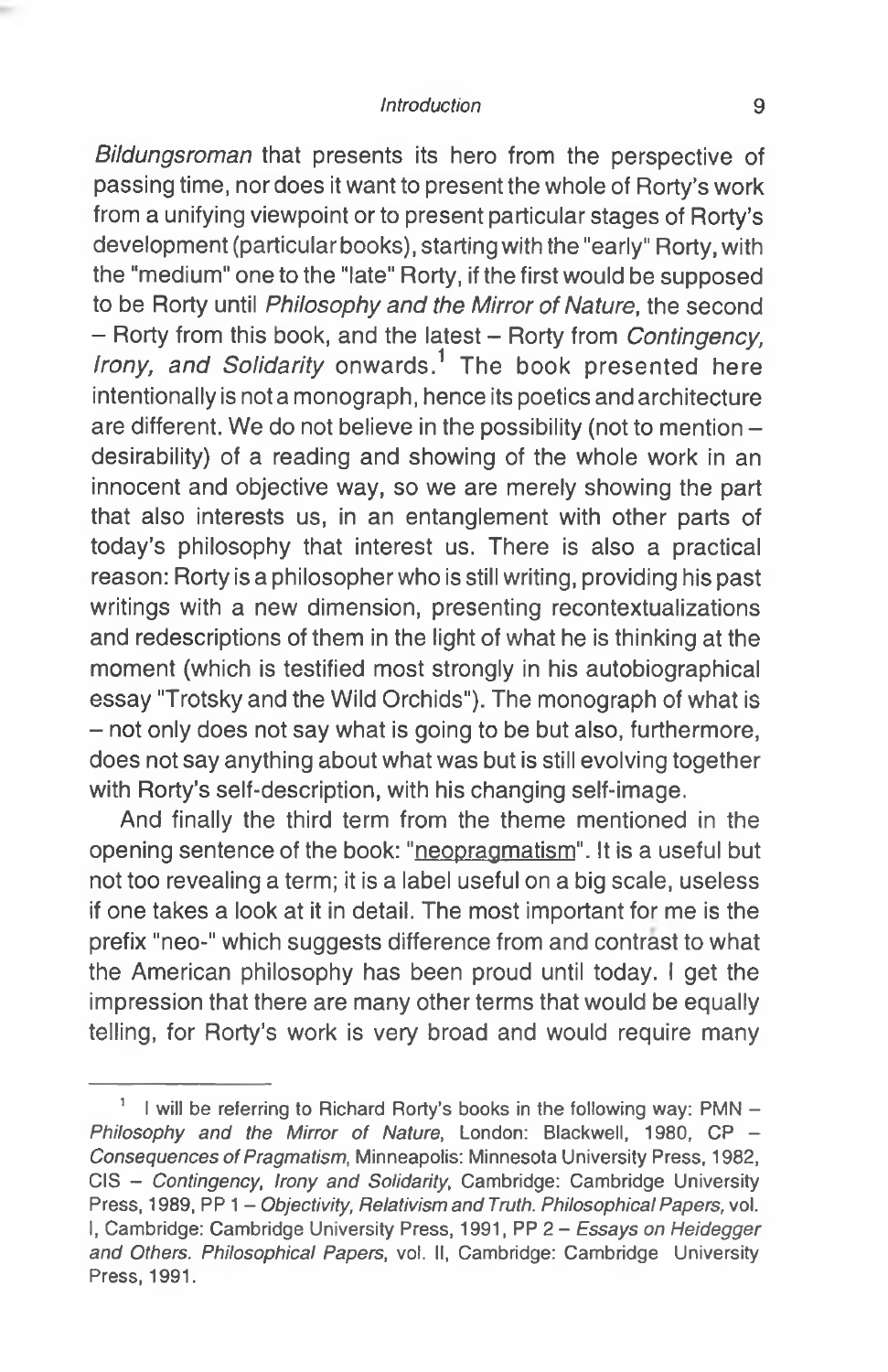descriptions at the same time; Rorty is to some extent a pragmatist, perspectivist, contextualist, postmodernist, antifoundationalist, conversationist, ironist, historicist, nominalist (similarly, as he says in various places, he is a "Wittgensteinian therapist", "postmodern bourgeois liberal" or a "Deweyan"). It is hard to tell which of these descriptions suit best to the whole of his work (each of them is good to some extent, in the case of one theme, one book, one side of a polemic with one group of his opponents etc.). Let us say that "neopragmatism" in our description results first of all from the frequency of usage on Rorty's part of his favorite "we pragmatists" and from the frequency of usage of this already well established term in publications devoted to his thought. Surely, the terms "pragmatist" and "neopragmatist" do not say a lot about the philosopher, they say a little without mentioning the rest but it seems to me that it is also the case with all the other aforementioned terms.

The book, to sum up, approaches Rorty's work in a specifically chosen way and does not intend to go beyond what was sketched in the title and in the guiding theme (and whoever looked in it for something else, or more, be it a monographic guide to the whole of his work or to his discussions with American analytic philosophy would be disappointed, of which I am loyally warning). The task has been outlined  $-$  what we meant was exposing and problematizing, putting in context and enlightening the European side of philosophy of one of the greatest living American philosophers.

To the original intention of the work, the architecture of it is strictly linked. We have assumed here the following principle: the work consists of chapters followed by "philosophical excursuses". The former are focused on Rorty's philosophy, the latter show his philosophy in struggles with other contemporary and past philosophers, providing a more general philosophical background. Philosophers from "excursuses" as well as Rorty's polemics with them throw as much light to his philosophy as chapters themselves. But they show it in a slightly different, wider perspective, necessary in my view for a more general and culturally significant understanding of importance of his philosophy (let us also add that there is no rigid distinction, some excursuses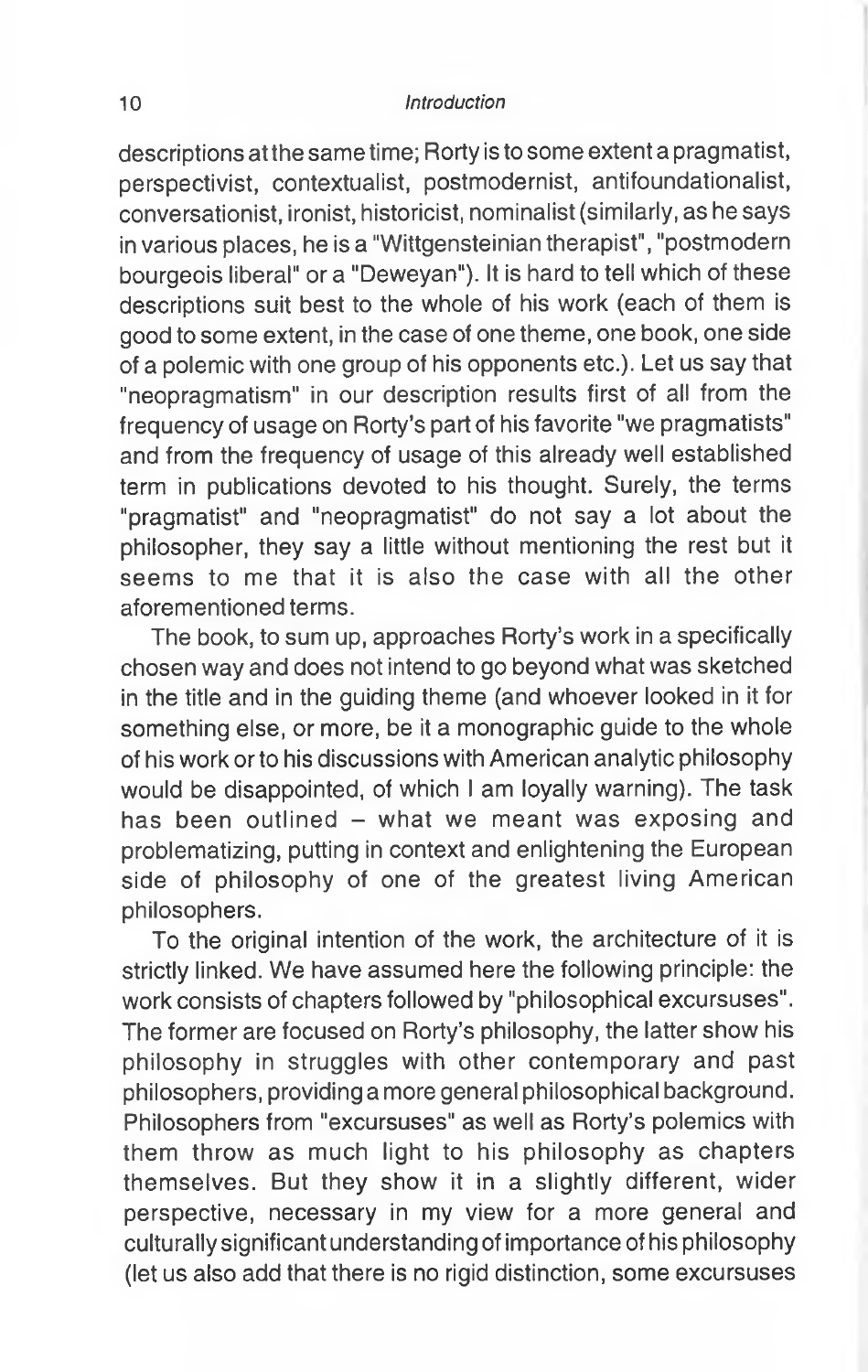might become chapters and at least one chapter – might become an excursus, it merely allows generally and in rough terms to make the reader's expectations more concrete). Thus, heroes of the excursuses presented here will be Jacques Derrida. Jean-François Lyotard, Michel Foucault, Jürgen Habermas and Zygmunt Bauman, as well as such great past figures as G.W.F. Hegel and Plato, if we were to treat one chapter as lying "in between" the two conventions. Why not Heidegger, Wittgenstein, Dewey-those three "most important philosophers of our century", as Rorty calls them in *Philosophy and the Mirror of Nature* - and Nietzsche? Dewey is for me a part of "American context" in which I am not going to be engaged. Heidegger and Wittgenstein are key figures for understanding Rorty (who, when asked by Giovanna Borradori who influenced his philosophy most, answers: "I would say, Martin Heidegger<sup>2</sup>). But contemporary contexts of which I am writing here are contexts of living, changing (except Foucault) philosophies, therefore polemical contexts. Although Heidegger, Nietzsche, and Wittgenstein are present in the whole book, they are not as serious heroes of it as heroes of separate philosophical excursuses. The choice was mine and within "European connections" I chose most recent connections, within which the omitted figures often appear. Why these philosophers rather than others? First of all, due to their importance to the development of Rorty's philosophy  $-$  by means of defining its position with reference to their philosophical settlements or by means of philosophical tensions born between them. Two factors were decisive: the role played in Rorty's philosophy as he can see it and the role played in it as I can see it. That is as far as contemporaries are concerned, and as far as Plato and Hegel (opposed to Kant) go, the choice was so obvious, considering the fact against whom Rorty's antiessentialism and historicism are directed and the definition of philosophy he refers to most often, that I do not feel obliged to justify it here. Let us mention the relations between Rorty's philosophizing and philosophizing of heroes of my excursuses: Derrida wrote next to nothing about Rorty, Rorty

<sup>2</sup> Giovanna Borradori, *The American Philosopher* (Chicago: University of Chicago Press, 1994), p. 110.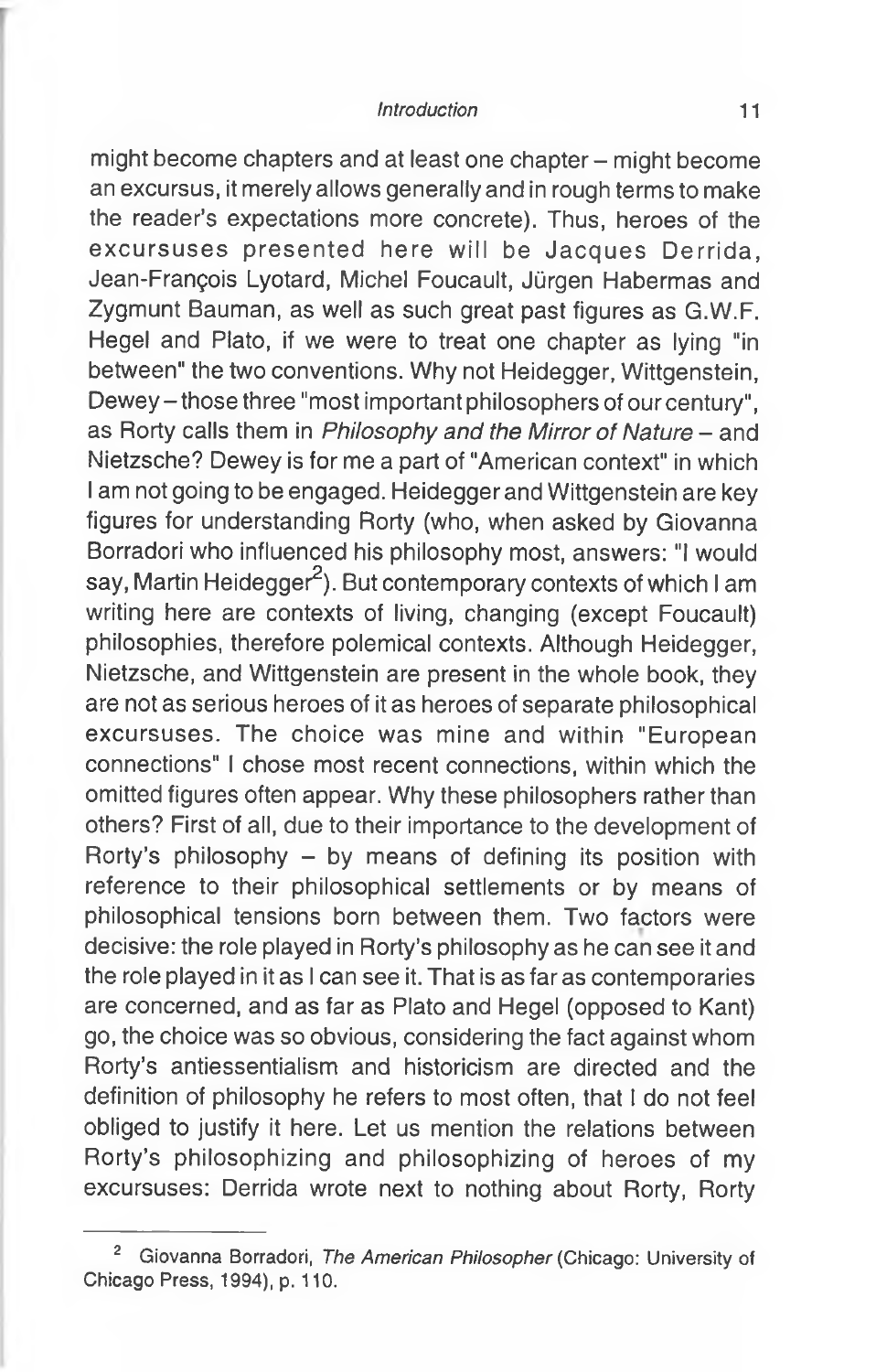merely mentions Bauman, the Rorty-Lyotard exchange is scarce, Foucault never managed to write a single line about him and, finally, the Habermas-Rorty exchange has not been developed more fully yet. But the other side of these relations were so interesting to me that I decided to deal with them in this book. It is rather excursuses that provide most contextual material to Rorty's work, it is them that trace in detail his European connections. The picture that emerges from them is fascinating due to Rorty's versatility because it is something totally different that is at stake in Rorty's struggles for fame and immortality with Derrida (as I am trying to outline the debate here), something else it at stake in his political discussions with Lyotard, and something still else in "merely philosophical", as he calls them, debates with Habermas - which one has to bear in mind. Without these contextual pieces I might be afraid that the book would be dry and devoid of the cultural surrounding of postmodernity in which Rorty's work has been written. Let me put it in the following way: if Rorty's philosophy takes its life juice from controversies with European philosophy, it is hard to imagine for me to cut them off in the present work; and they are essential in my view to show the significance of Rorty's neopragmatism, they are in tune, I hope, with Rortyan way of practising philosophy.

# 2.

Let us pass on to an attempt of sketching a general background for reflection on Rorty, of some natural environment in which his philosophizing  $-$  and my discussion of it  $-$  are coined. That will help the reader in reception of his philosophy in general as well as in reading more detailed parts of the work, especially parts of "philosophical excursuses". One can come reflexively to postmodernity - the culture of our times, of the world that surrounds us  $-$  from many different perspectives, asking a multitude of philosophical questions. But some of these questions are more common, they appear in the thought of more than just a few philosophers becoming questions that are overtly associated with the spirit of the times, with *Zeitgeist.* One of them is the question of the status, role and place in culture of an intellectual  $-$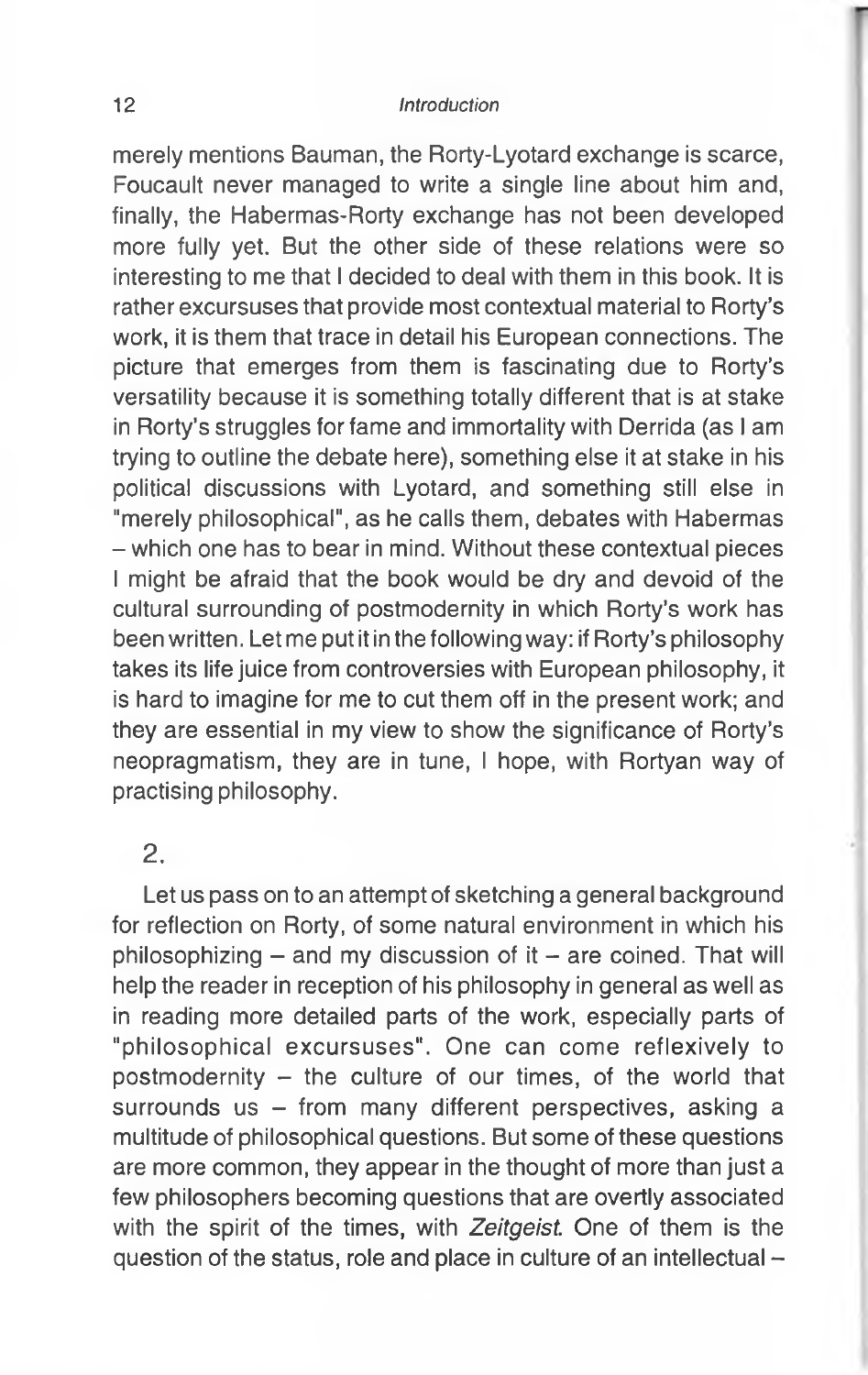a writer, artist, philosopher, at least in a traditional, modern sense of the term. That is a metaphilosophical question, the question not only about topicality of one's own though (which gave rise to modernity in Kant, in the text "What is Enlightenment?", at least in Michel Foucault's view), but precisely the question of topicality of oneself as a philosopher, a writer... According to an until recently firm ideal  $-$  and project  $-$  of the Enlightenment, the place of an intellectual in culture was somehow superior in advance, being given the credit of trust *ex officio* that was being legitimized by a direct touch with the universal. An intellectual spoke in the name of universality as opposed to all that was merely contingent, historical, particular and individual. He spoke with a loud voice and was heard with humility and attention  $-$  as he was supported by an Enlightenment project with its main part: great "metanarrative of Emancipation" (as Lyotard says). The authority of a modern intellectual was founded upon the idea of history that is developing toward its "natural" end - toward emancipation of humanity from "poverty, ignorance, superstition and lack of entertainment", Lyotard will say. He was listened to as a "spokesman of universality", "conscience of us all", Foucault will say. Or, as Rorty will put it in a different way, philosophy since the times of the Enlightenment became for an intellectual a substitute for religion, became that part of culture in which he "would find the vocabulary and the convictions which permitted one to explain and justify one's activity as an intellectual, and thus to discover the significance of one's life".<sup>3</sup>

An intellectual *par excellence* until recently was a writer speaking from the position of man, humanity, nation, proletariat etc.; describing and analyzing the current situation from the point of view of the above mentioned entities, identifying himself with a subject endowed with a universal value and telling in the name of it what people should do for the progress to last. "Responsibility of an intellectual is inseparable from a (shared) idea of a universal

<sup>3</sup> Jean-François Lyotard, "An Interview" (with Reijen), *Theory, Culture & Society,* vol. 5 (1988), p. 302; Michel Foucault, "Truth and Power" in *Power/Knowledge* (Brighton: Harvester Press, 1980), p. 126; Richard Rorty, PMN, p.4.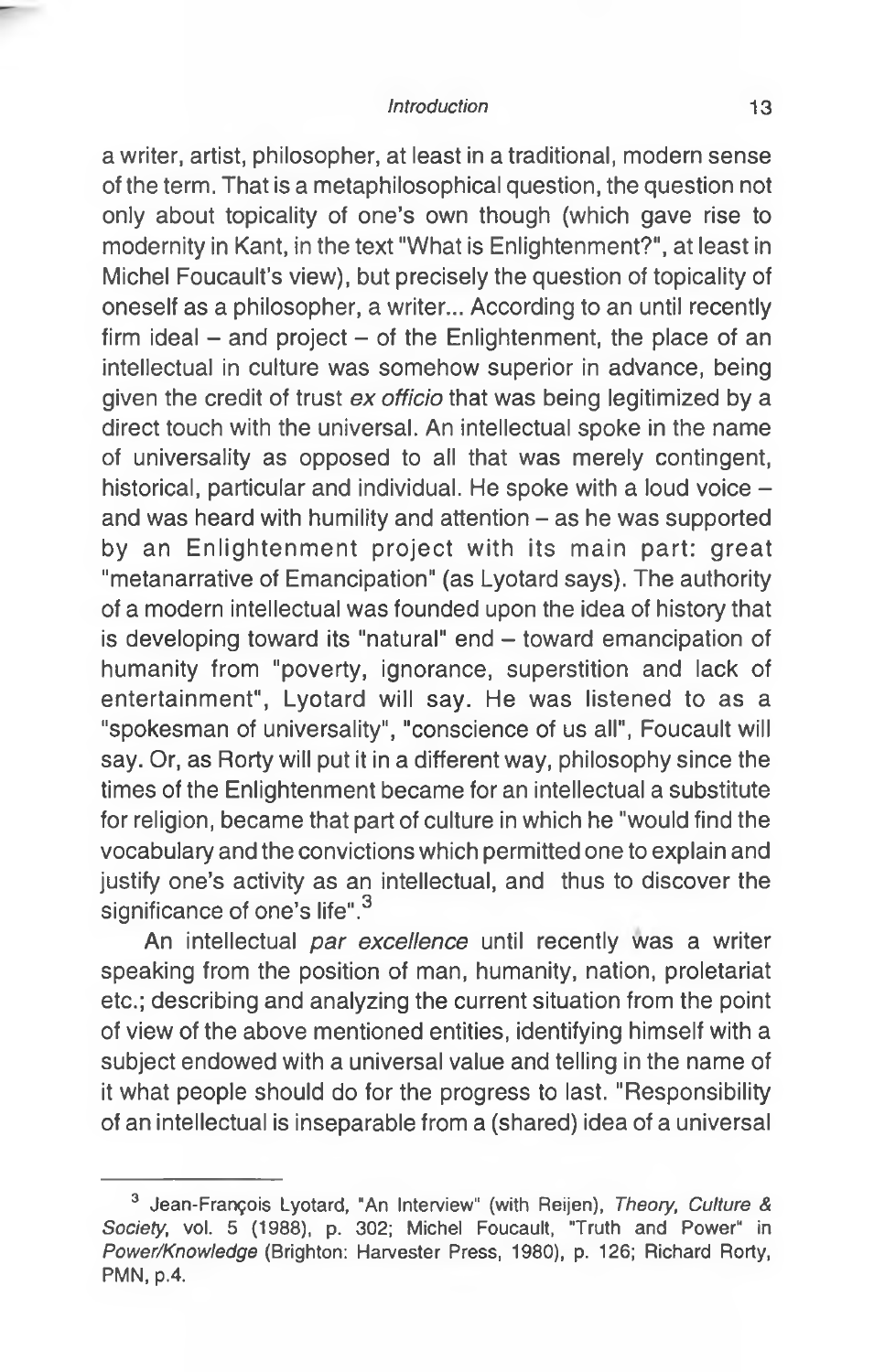subject"4 But this *idée d'un sujet universel,* just like the idea of the unquestionable universality, belongs to the times from Zola to Sartre (at least in France). These are the times of modern commitment legitimated by the metanarrative of emancipation, that seem to be already over. What is perhaps the case is that a cultural fertility of a certain historical proposal has been exhausted, and thus the role of an intellectual legitimated within that project and by that proposal collapsed. And it is precisely due to that fact that what Max Gallo from the French government was looking for (during a famous debate of 1983 on the "silence of intellectuals") - calling them to open a discussion on the transformation of France and asking for "concrete implications of their reflections" - comes not from our epoch in a shared opinion of French postmodernists. *Ce qu'il cherche est d'un autre âge,* Lyotard will comment the case brutally.5 The questions for today are questions arising in the face of the end of something that was supposed to be firm and permanent, but turned out to be just contingent and historical. These are the questions that are worth being answered together with fundamental questions, if not before them. I would be inclined to think that passions associated with deconstruction and Jacques Derrida personally, or with the "affairs" of Heidegger and de Man, come from the urgency of thinking through the questions of the place of a philosopher in culture (and that they are not just substitute discussions of some philosophers who are bored with "real" problems of the end of the century).

It is rather not an accident that probably most energy of philosophers in Europe (and a lot of it in the United States) is spent on debates on other philosophers of the last fifty years or so, on  $debates - through an image of them - on their own image, a$ self-image of the philosophical profession (justto give an example, it is enough to mention a few philosophers who felt that they "must" express their views on the subject of Heidegger's Nazi involvments: Derrida, Lacoue-Labarthe, Lyotard, Gadamer, Habermas, Steiner, Rorty, Ferry, Baudrillard, Finkielkraut and

<sup>11</sup> Jean-François Lyotard, *Tombeau de l'intellectuel et autres papiers* (Paris: Editions Galilée), 1984, p. 12.

 $<sup>5</sup>$  Ibidem, p. 21.</sup>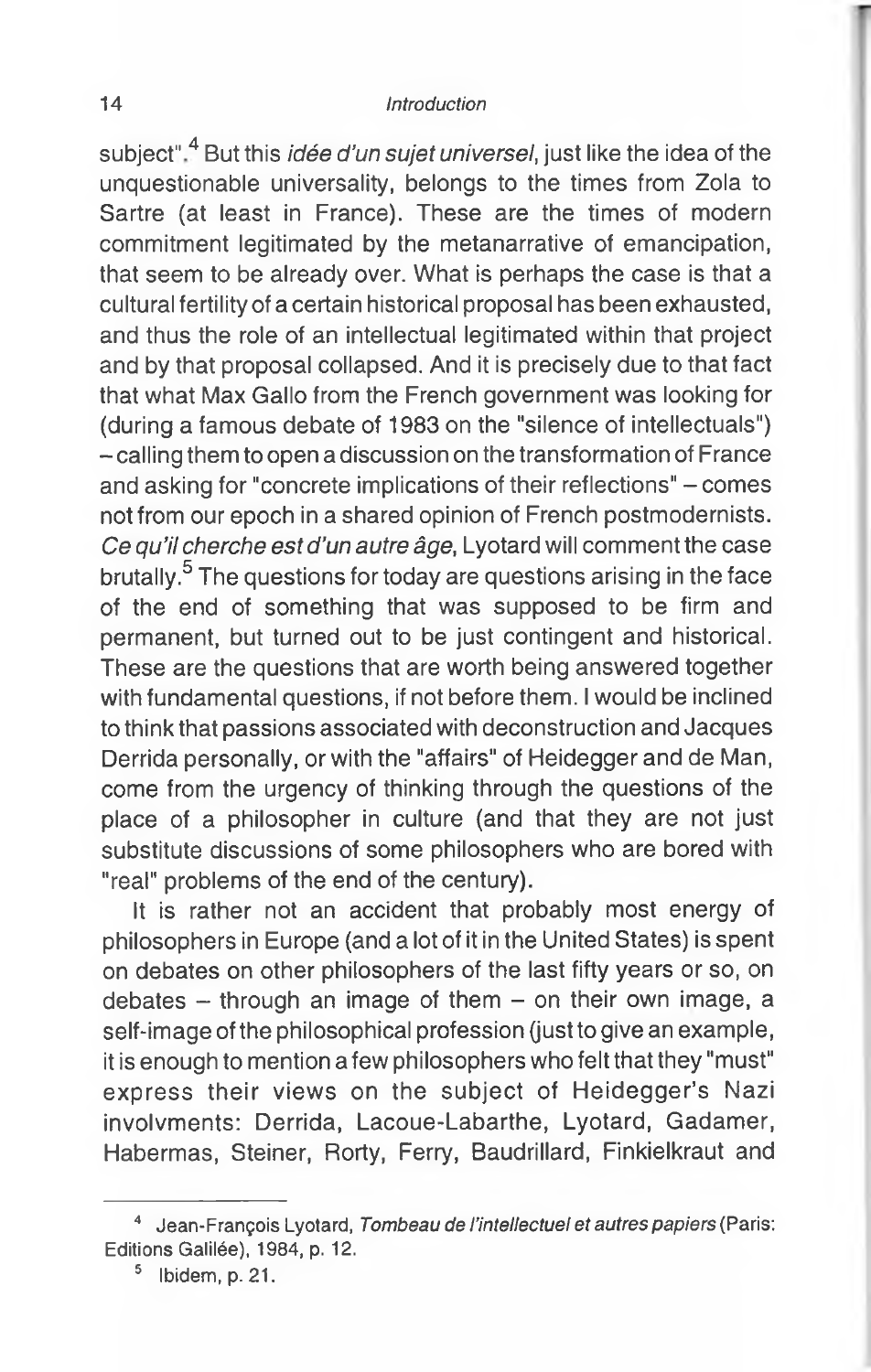many others.<sup>6</sup> And these are discussions not only about the body of Heidegger's works (with a famous and widely commented on statement from "Introduction to Metaphysics" about *inner Wahrheit und Grosse dieser Bewegung,* internal truth and greatness of the Nazi movement), but about Heidegger himself, as a philosopher, as an intellectual, and it is perhaps only Richard Rorty who resists that dominating tendency by separating Heidegger's "life" from his "work", which has to be understood in a broader context of what he calls "the private/public split".7

# 3.

The common thread of all chapters and philosophical excursuses presented here can also be shown in the form of the opposition between the private and the public that plays a significant role in all of them. The following question can be read - as well as the temporary answer to that question can be found: what an intellectual (a philosopher) is supposed to do today, who is he supposed to be? It is a metacritical question about his own writings, his own work, a question of pursuits where to inscribe this work to, how to put it in a context of culture. For apart from the fact that one can be read or not as a writer, one can also be useful or not (useful today - or in the future), create one's self or unite a community, create one's life through one's work or one can give an example to others through one's work  $-$  as a model of self-creation or as an algorithm of changes in the external world.

<sup>6</sup> See e.g. Jacques Derrida, *Of Spirit. Heidegger and the Question* (Chicago: University of Chicago Press, 1989); Jean-François Lyotard, *Heidegger and 'the jews'* (Minneapolis: University of Minnesota Press, 1990); Lyotard's Vienna conference *Heidegger et 'les juifs'* (Vienna: Passagen Verlag, 1990); George Steiner, "Introduction - Heidegger in 1992" in *Heidegger* (London: Fontana, 1992); Jean Baudrillard, "Necrospective" in *The Transparency of Evil. Essays on Extreme Phenomena* (London: Verso, 1993); Rorty's Heideggerian PP 2 as well as a chapter on Proust, Nietzsche and Heidegger in CIS; the text of Christopher Norris about Philippe Lacoue-Labarthe in *What's Wrong with Postmodernism?* (Baltimore: Johns Hopkins UP, 1990); Jürgen Habermas' interventions in *Historikerstreit - Historikerstreit* - *the Controversy about the Place of the Third Reich in German History* (London: Aneks, 1990), as well as in Poland some texts from the volume *Heidegger Today* (Warsaw: Aletheia, 1992).

<sup>&</sup>lt;sup>7</sup> Richard Rorty, CIS, p. 111, n. 11.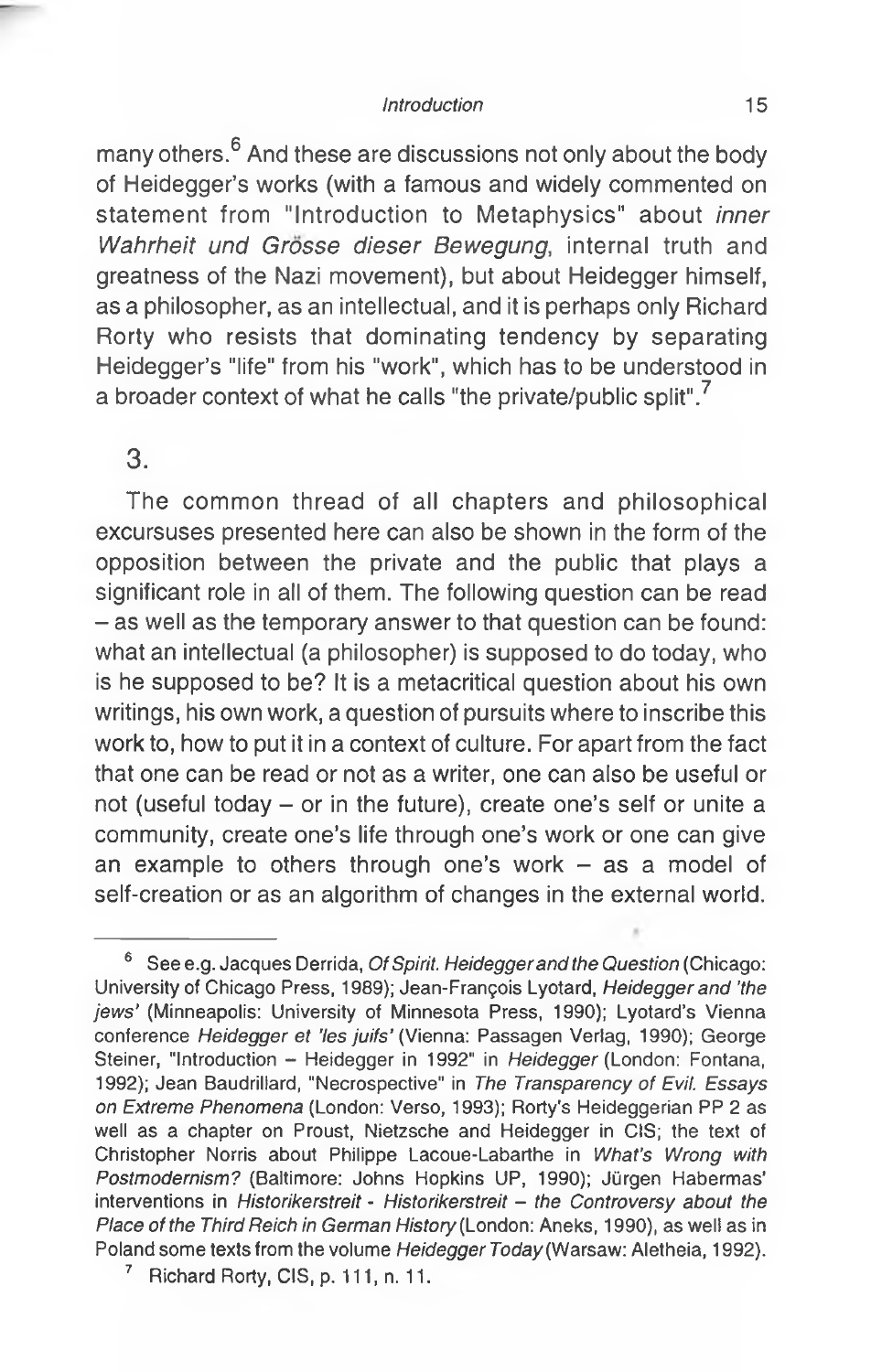It may be the case that a simple and radical private/public dichotomy does not exist. That a longer perspective of time or the power of a public influence of a self-creating individual on the one hand, and an individual aspect of public engagement on the other hand, have to be taken into account. Both roads may lead to self-fulfilment and  $-$  at the same time  $-$  to changes in the surrounding reality. But regardless of the acuteness of the opposition of both spheres and purity of their separation, the question about the place and role of a philosopher is stubbornly present there, which makes one think that perhaps culture is worth being looked at from the perspective of this dichotomy. One can also wonder whether this does not happen to be some postmodern account of the traditional moral/aesthetic distinction, that is to say, of a radical division between the publicly moral (as the privately moral had not existed basically until the times of the late Foucault's projects of "ethics" and - recently - Bauman's "morality without ethics") on the one hand, and the privately aesthetic on the other. What might be heard in these questions are e.g. distant echoes of Kierkegaardian "ethical" and "aesthetical" mode of living, echoes of the twentieth century controversies about "moral message" of literature, "utility" of the avant-garde" etc. etc.<sup>8</sup> If one were to ask how far the origins of the split in question go, one would have to point to ancient Greece - at least in Hegel's readings from *The Phenomenology of Spirit and Philosophy of Right*-where for the first time appeared the division between man and citizen, a private person, owner of slaves etc. and a public person who performs his civic duties (before Stoicism came, there had only been a citizen, the equation was simple: man = citizen, and it had been almost totality of his identity). The private/public dichotomy sends us also back to a number of classical dichotomies e.g. *bios teoretikos/bios*

<sup>&</sup>lt;sup>8</sup> One has to bear in mind, though, that the moralist/aesthete opposition with reference to an intellectual was coined in the context of French debates, in which either a French intellectual was "committed", or he justified himself for not being "committed". It is a narrow and specific perspective, determined by the French culture more significantly from the times of the "Dreyfus Affair", but it nevertheless deserves great attention today. The oppositions presented here shed light merely on a section of the whole, allowing intellectuals (mainly from the left) to produce narratives about meanders of their own biography.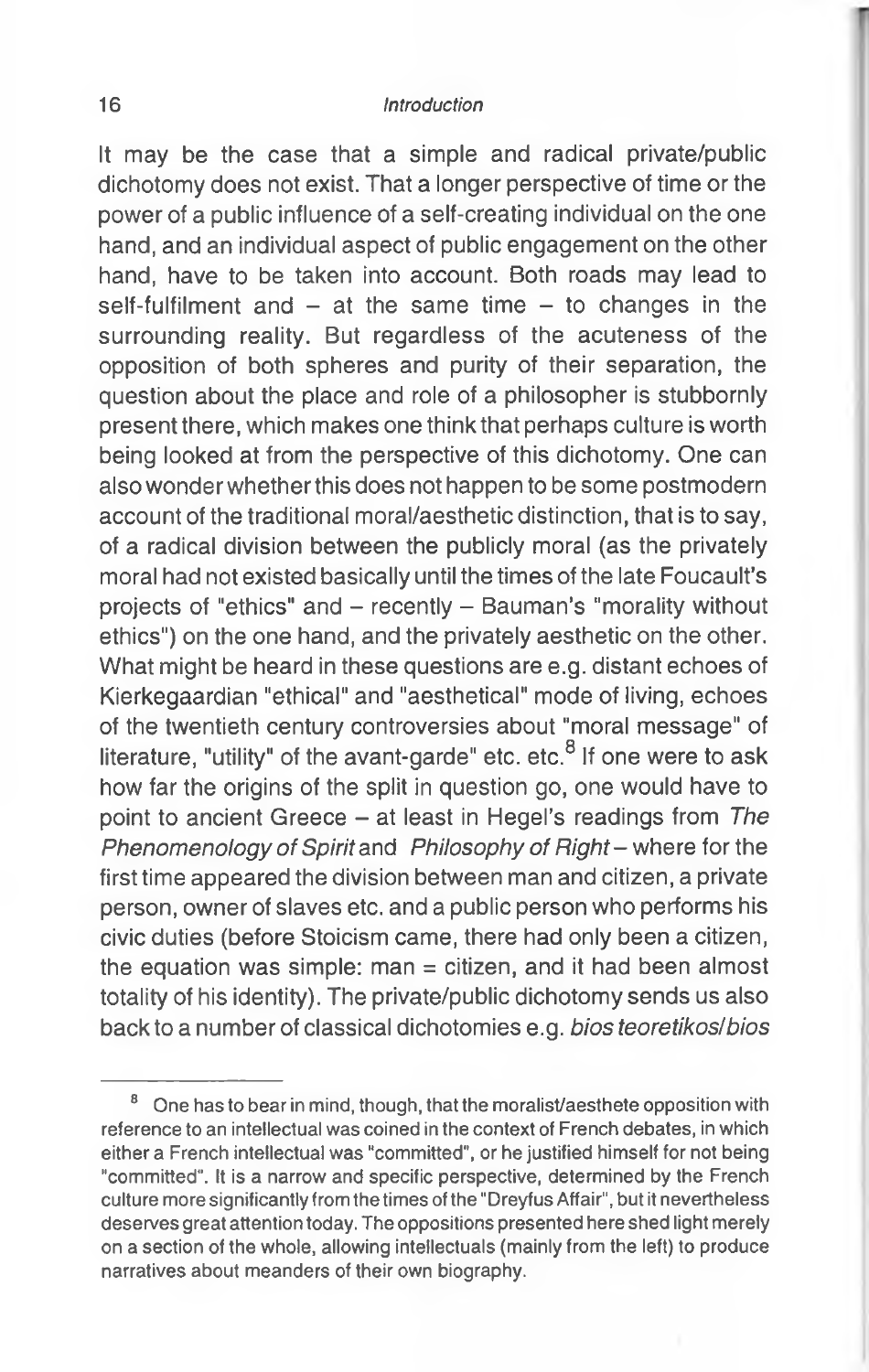*praktikos,* thinking/acting, theory/practice, "interpreting the world"/"changing the world", "engagement"/"the ivory tower" etc. All of the above oppositions are equally ambiguous, refer to different spaces of meaning connected with the origin of terms being opposed.

Before we pass to detailed analyses and settlements in particular sections of the book, we would like to make a number of introductory remarks concerning Rorty's view of the role of the philosopher in postmodern world. That will not be the picture as it emerges from his books, as it is well known and widely discussed (also in further parts of our book). We will be dealing in this introduction fora moment, fora change, with tiny texts, uncollected interviews, occasional statements and even (published) philosophical correspondence. Thus, from a more traditional perspective, we will be dealing with the margin of his work. But the margin in question, owing to its clarity and openness, is extremely interesting, showing things that the so-called work sometimes only hints at. In most general terms, Rorty from among all philosophers referred to in this introduction is most concrete  $-$  he writes about the American intellectual of the end of our century who is well known, rich and works at the university, saying, for instance the following: "I think the solution in the rich North Atlantic democracies is that the intellectuals have their natural home in the University".<sup>9</sup> Bauman, Lyotard or Foucault write or wrote about the intellectual "in general", basically *by* abstracting from a local situation in England or in France (whether they would be "legislators" and "interpreters" of the first, the "intellectuals" for whom there remains only a "tomb" of the second, or "specific" and "universal" intellectuals of the third); although Rorty on numerous occasions reminds of a different situation of the intellectual in America, Poland or in the Third World countries, he restricts his reflections to the American intellectual. We will be writing here about his attitude towards "humanistic intellectuals" and to "philosophers" who may, but do not have to, be included among the former. Who are intellectuals in question according to Rorty? - these are people

<sup>9 &</sup>quot;Interview with Richard Rorty" (Jorge Secada), unpublished typescript, p. 15.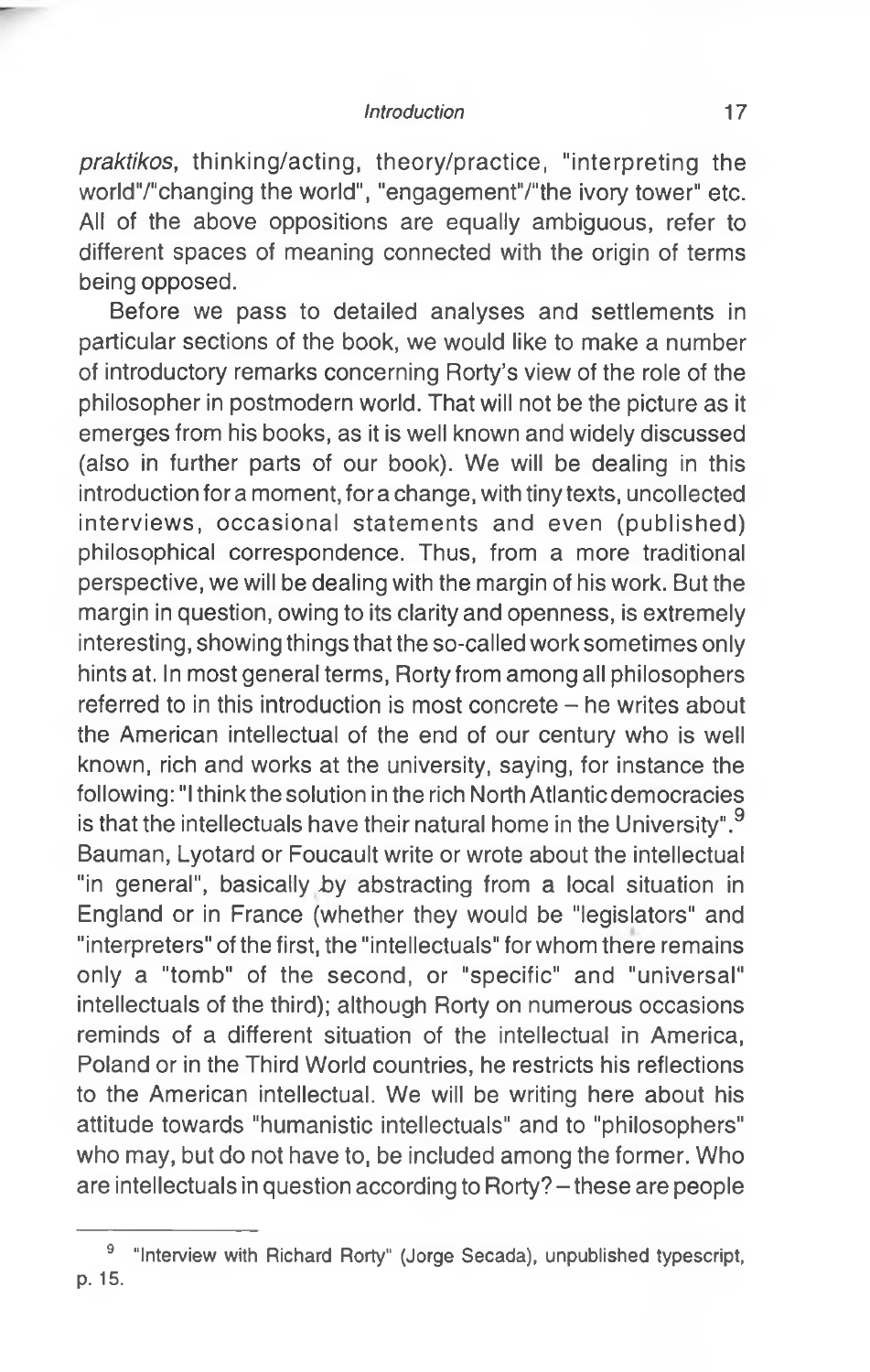who read a lot of books in order to "enlarge their sense of what is possible and important - either for themselves as individuals or for their society".<sup>10</sup> What matters most to them is  $-$  the theme that reappears in almost all Rorty's statements on the subject - reading lots and lots of books, obviously, as *Contingency, Irony, and Solidarity* explains, to become a different person, not to get stuck in the vocabulary one has been socialized in, not to view this vocabulary as the only possible. Tasks that "philosophers" face in Rorty's account depend on an account of "philosophy" itself. If it is seen as one of peripheral humanistic disciplines, a discipline that used to play an important role in culture and whose role is getting smaller and smaller (although there is a lot of rhetorics on his part, let us add), then also the role of the philosopher is small and insignificant precisely as a philosopher, a representative of his discipline (which, incidentally, does not mean his small role as an educated and enlightened, cultural humanist). The curse of philosophy, bringing about an undeserved amount of criticism from outside the academy is that it happens to have this "big, important name attached to it"'', with which traditional obligations and duties, questions and "philosophical" problems are inextricably linked.

What specific should be today about one of many humanistic disciplines as he views philosophy to be, and what would be social utility of it, Rorty asks. He discusses and rejects two answers given by some philosophers in self-defence acts: first, philosophy teaches the ability of clear thinking (what does not? he adds), second, it provides us with professional expertise necessary in social politics (which can be done by any educated humanist because philosophers do not have any special knowledge on the subject at their disposal, he answers). The fault of philosophers is responding to the society's challenge when it asks, for instance, through financing federal agencies, "what for" philosophers are. "The general reply to the question, what are philosophers for? is,

<sup>10</sup> Richard Rorty, "The Humanistic Intellectual: Eleven Theses", *ACLS Occasional Paper No 10,* American Council of Learned Societies, 1989, p. 9.

<sup>11</sup> Richard Rorty, "What Are Philosophers For?", *The Center Magazine,* Sept./Oct. 1983, p. 42.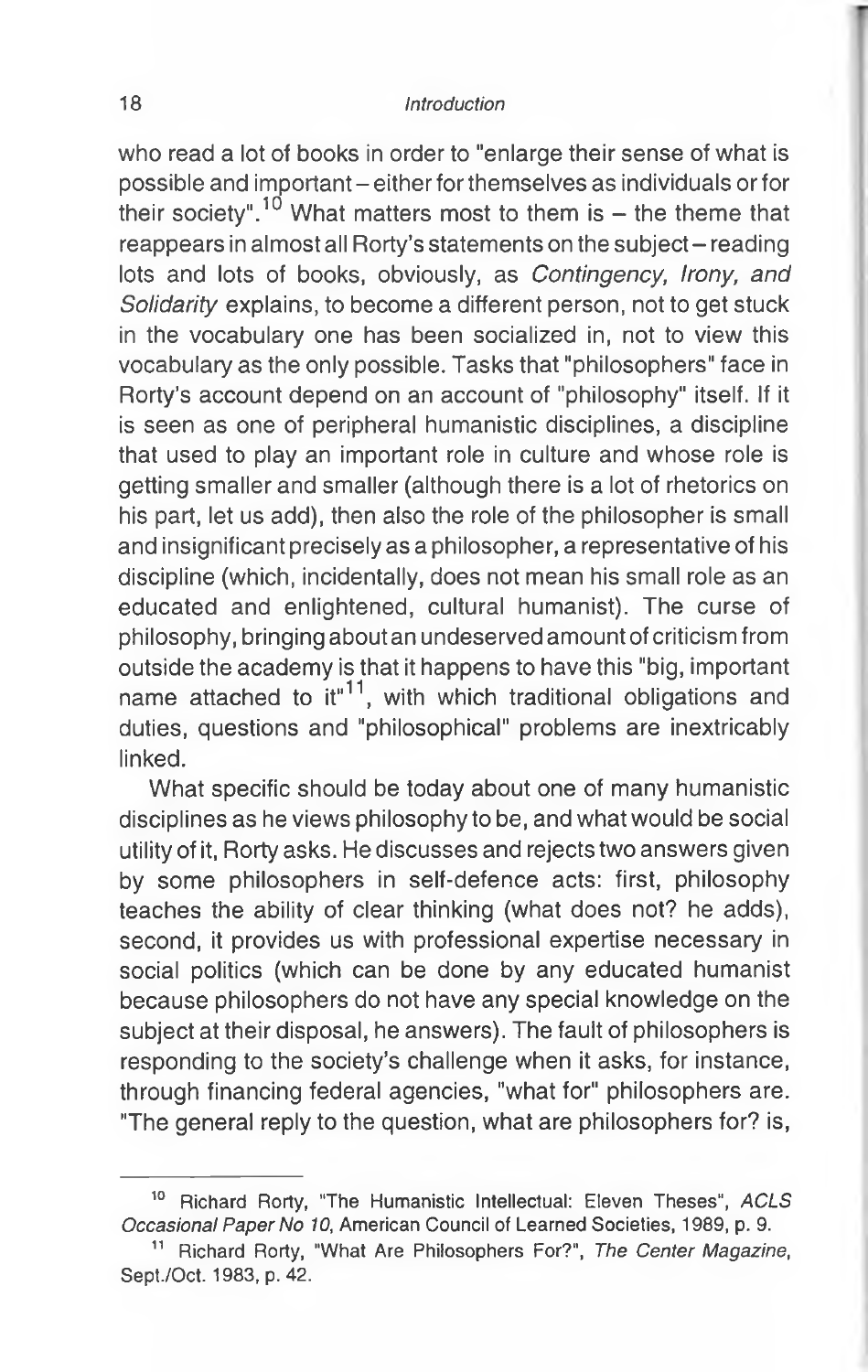don't raise questions like that".<sup>12</sup> Generally speaking, answers to such questions provided by philosophers today are harmful because philosophers say strange things and they should rather give a short reply - leave us alone, give us academic freedom (a very important subject for Rorty<sup>13</sup>) that guarantees high standard of education. If philosophers claim that they have access to special knowledge of a special status, then they raise expectations that cannot be fulfilled which, in turn, causes various reactions of unsatisfied society of tax-payers. Rorty defends the humanities against their "politicization" and "radicalization" (which is common mainly in the English and Comparative Literature Departments), he is against attacks on liberal country and liberal universities both from a right side of Straussists (e.g. by Allan Bloom with his vision of "Nietzscheanized America" by its "Nietzscheanized left") as well as from the left side of literary theorists - which sees in everything bourgeois degeneration and phallogocentric domination.

The issue of social utility of philosophy today is one of the fundamental, if not the most fundamental, point of disagreement with the majority of his most serious American critics (such as Richard Bernstein, Thomas McCarthy or Nancy Fraser). Rorty says: "Do not look to philosophy departments for heroic virtues".<sup>14</sup> In recent years the influence of other disciplines has increased, that of philosophy has decreased, and these are facts, he adds. In a fascinating debate between The Third World (Anindita Niyogi Balslev from India) and America (Rorty), whose traces we can find in a recently published book *Cultural Otherness. Correspondence with Richard Rorty,* Rorty responds to accusations of uselessness of his neopragmatism to feminism in the following way:

From the fact that all knowledge is an instrument of power it does not follow that, as you claim, "philosophers matter; their ideas are of consequence". Nor does this follow from the fact that Mussolini used Nietzsche,

 $12$  Ibidem, p. 42.

<sup>13</sup> See Richard Rorty, "Does Academic Freedom Have Philosophical Presuppositions?", *Academe* vol. 80, No. 6, Nov./Dec. 1994, pp. 52-63.

<sup>14</sup> Richard Rorty, "What Are Philosophers For?", p. 43.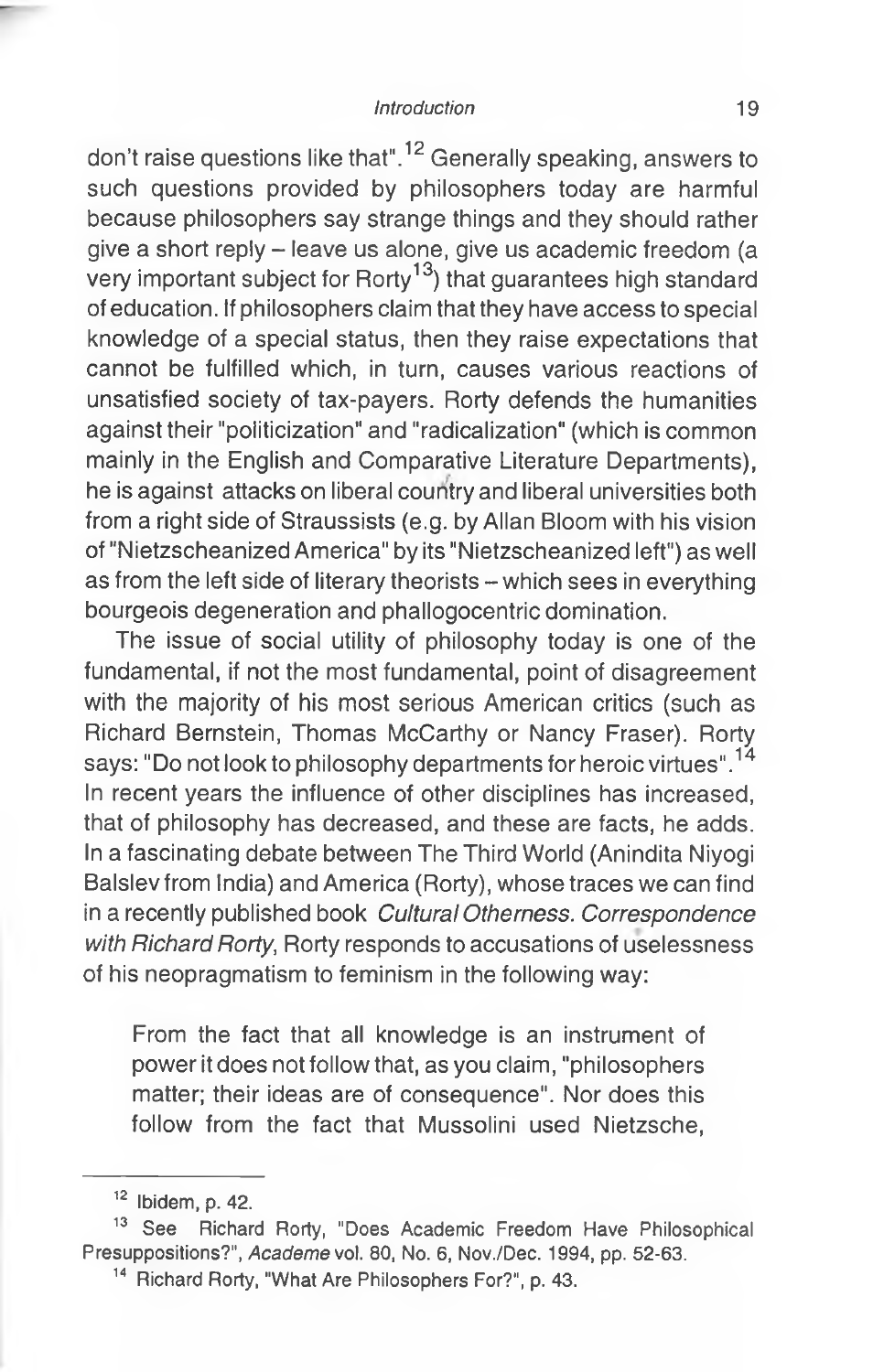Jefferson used Locke, Stalin used Marx, or Roosevelt used Dewey. Sure, philosophers have often mattered, but then so have astrologers and shamans. The question is how much they matter  $-$  of what consequence their ideas are-forthe issue at hand: howto establish a global community. $15$ 

Thus, to accusations directed to Rorty of maintaining the *status quo,* of its apology (Bernstein), Rorty could answer in a pragmatic spirit that they would be pertinent if the *status quo* got transformed only with the help of philosophers who came forward with ideas that change the world. But this is not the case. Rorty asks in this context what is so special in philosophy that while an engineer or a mathematician is entitled to say that he does not have anything useful for social purposes at the moment, a philosopher is not. There is, of course, a broad, etymological sense of "philosophy" as "the love, or pursuit, of wisdom" but  $-$  Rorty adds  $-$  "who uses 'philosophy' in this sense these days?", adding dramatically:

Philosophy is not a magic wand which can make dreams come true, and a set of philosophical doctrines (such as pragmatism) is not to be judged on the basis of efficacy in doing so.<sup>16</sup>

Thus philosophy should not be expected to be something that is beyond human power, something that goes beyond the very discipline although it was supposed to become for many people a secular religion, just like philosophers were supposed to become secular priests endowed with a privileged access to truth which is denied to regular mortals, to regular scientific and humanistic disciplines. Why philosophy professors should be better in thinking about problems of contemporary world than all other intellectuals, all other educated people of all trades and specializations? Philosophy is, let us remind one of Rorty's memorable

<sup>15</sup> Richard Rorty in A. N. Balslev, *Cultural Otherness. Correspondence with Richard Rorty (*Shimla: Indian Institute of Advanced Study, 1991), p. 81.

<sup>16</sup> Ibidem, p. 84.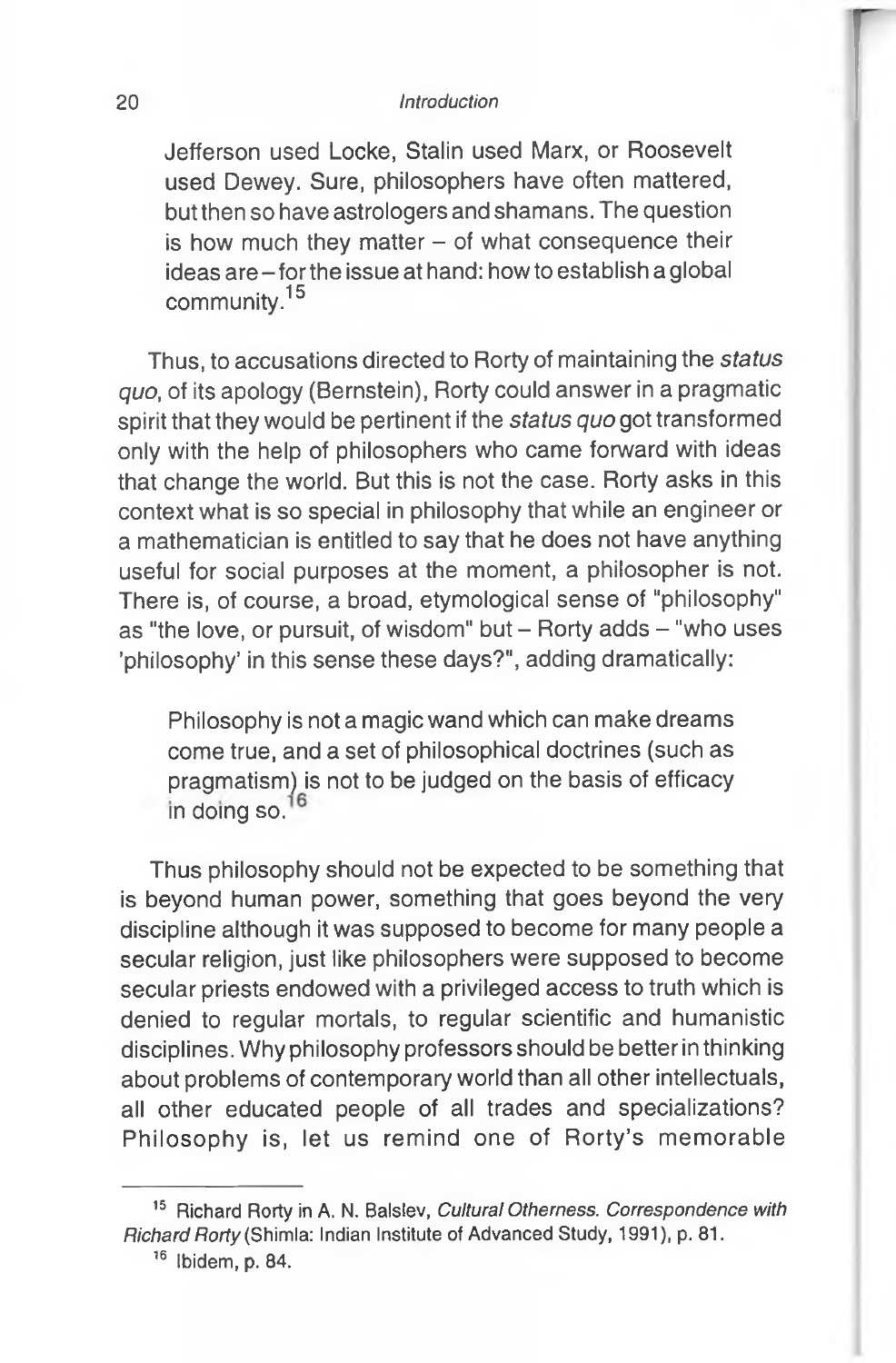expressions, "a matter of telling stories: stories about why we talk as we do and how we might avoid continuing to talk that way".<sup>17</sup> We will return to the idea of philosophy as telling stories on many occasions in this book as this is one of the most widely spread themes in postmodern thinking in general. Rorty answers to a penetrating McCarthy's criticism that one cannot assume that, as philosophers, we can be useful in a specific way  $-$  within our professional abilities-for struggles with racism or imperialism. We develop this theme in a chapter on "philosophy and politics", but let us merely evoke in the introduction Rorty's fundamental statement from a text pronounced on a conference in Mexico in 1985: "we should not assume that it is our task, as professors of philosophy, to be the avant-garde of political movements".<sup>18</sup> Instead of developing particular themes in Rorty's thought, as I am doing in further parts of the book, I just intended to outline the contours of his position in most general terms as it reveals itself from the margins of his work. They are interesting (and necessary) and I evoke them here to show Rorty's view of "intellectuals" and "philosophers" from the most general and philosophically non-developed perspective.

Thus the thought of Lyotard, Rorty, Foucault  $-$  if looked upon from a certain perspective – puts somehow the same questions, the questions of the spirit of the times. And no matter whether we take the Lyotardian poles of art and politics or art and a critical theory, or Foucault's "ethics" in the sense of *rapport a soi,* attitude toward oneself on the one, and genealogical struggles with power on the other hand, or, finally, Rorty's reading of Derrida and Foucault within the framework of the solidarity/self-creation opposition, the questions I am dealing with here somewhere on the far-away horizon refer to their authors as well. The questions ask about the status of the one who is asking in the question he asks. Those who put questions ask about themselves, about choices they make in their philosophy. The reason for putting such

<sup>17</sup> Richard Rorty, "Philosophy without Principles" in *Against Theory. Literary Studies and the New Pragmatism,* (ed.) W.J.T Mitchell (Chicago: the University of Chicago Press, 1982), p. 135.

<sup>&</sup>lt;sup>18</sup> Richard Rorty, "From Logic to Language to Play", APA Proceedings, *Special Reports,* Eleventh Inter-American Congress of Philosophy, p. 752.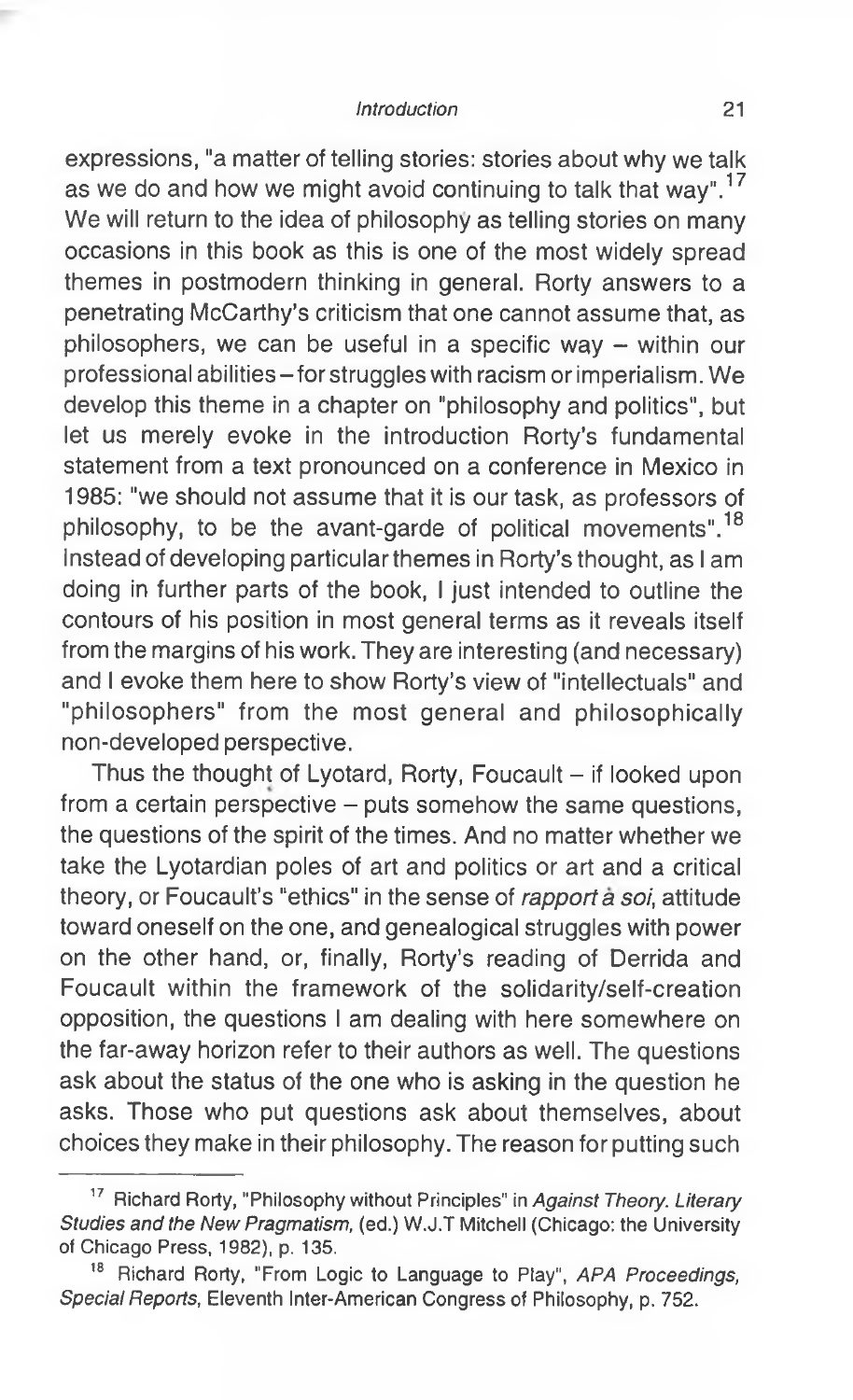question is a collapse of a distinct and permanent place in culture accorded so far to an intellectual. The monument of unquestionable authority is a little useless and a little impossible: on the one hand, too powerless to change much, on the other not as important as he used to be when immature society was to be kept in order with the help of his intellectual capacities. Perhaps the place of an intellectual in Enlightenment culture (that has lasted in its manifestations until the present) may be derived from the Kantian interpretation of *Aufklärung* as a "passage of man from immaturity in which he has fallen through his own fault"  $-$  with the help of reason. Mature leaders (Bauman's "legislators") and immature, yet-to-be-formed "sheep"? The passage to that maturity *(Mündigkeit)* as an act of courage that requires support, offered by those who are already mature owing to their own work? For what Kant had it mind was that everyone, if he is only willing to, can be mature, but not all people want maturity... "Frenchmen, Germans, yet another effort..." - one could say. Also Marx's project required carriers of ideas that would be more clever than the proletariat (and let us remember, Marx never crossed the factory gates, as Paul Johnson says in *The History of the Jews,* studying the scandalous prostitution of the capital in cosiness of the British Museum...)

To hold these preliminary considerations in strict frames of traditional descriptions, we can ask whether "postmodernists" are not trapped within still another opposition, namely the opposition between the moral and the aesthetic, or more generally, between moralism and aestheticism, that is, between being a moralist and being an aesthete. I am gradually coming to the conclusion that it may be the case that they want to be both the former and the latter, which considering a certain redefinition of both notions and fitting them to our postmodern world might be possible (a classical example is the late Foucault's "ethics" as an "aesthetics of existence"). If ethics becomes that Foucauldian "attitude toward oneself", then - just like in Bauman's idea of "morality without ethics" (without legislative ethics, to be exact!) - the Socratic "care of the self" becomes fully ethical rather than "merely aesthetic". Life and philosophy understood as a "work of art" (from Nietzsche to Foucault) is another idea breaking the traditional distinction.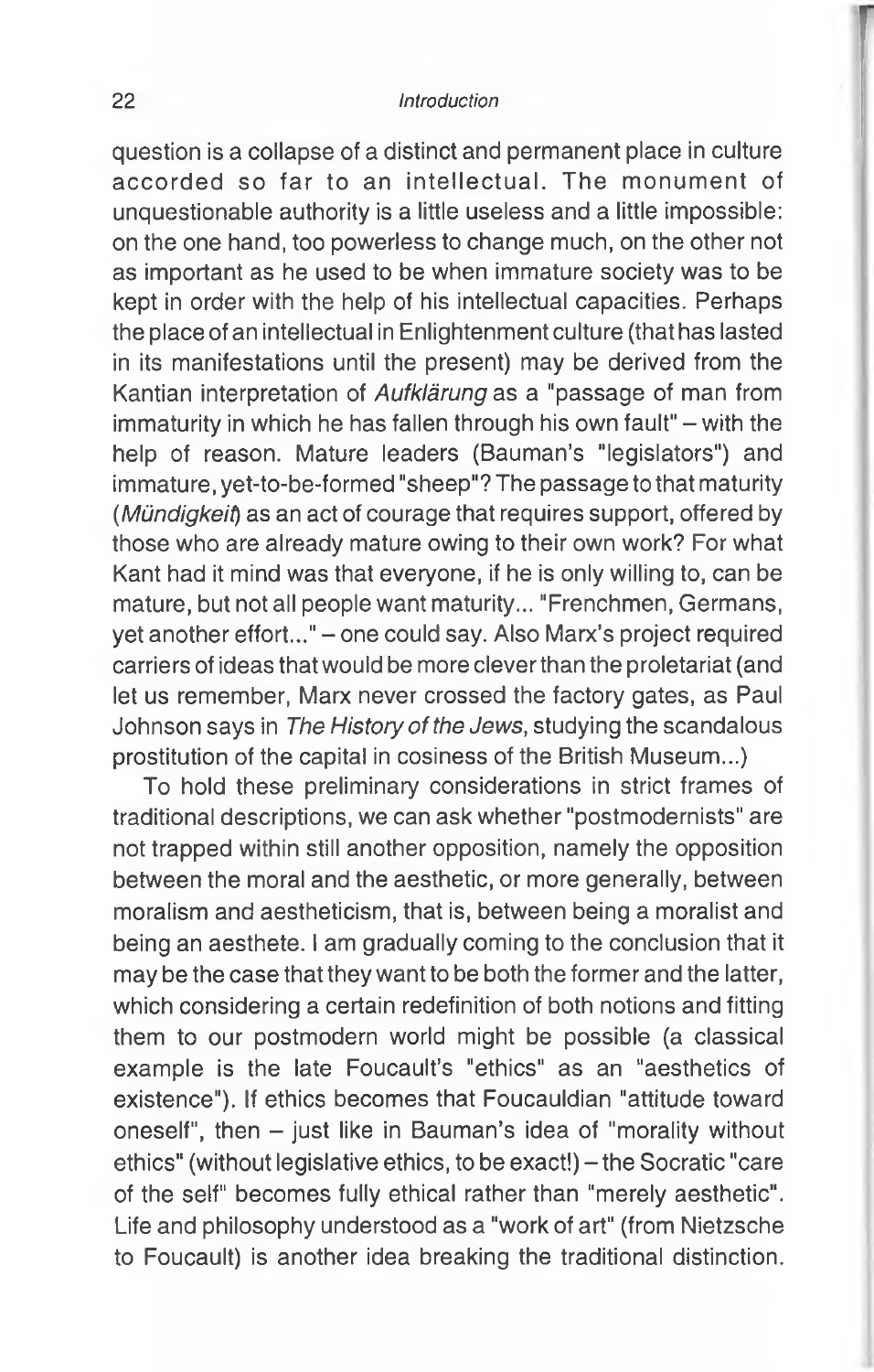Foucault's "philosophical ethos, philosophical life"<sup>19</sup> cuts across the distinction in question. It is a way of life that is both moral and aesthetic: "from the idea that the self is not given to us there comes, I suppose, just one practical consequence: we have to make a work of art of ourselves".<sup>20</sup> What may become an ethical task of a thinker is an aesthetical attitude toward oneself - the "stylization of existence" that Nietzsche wrote about in *The Gay Science2^*

# *4.*

Let us pass on now to more detailed considerations focusing on the questions (accusations?) whether postmodernists taken care of here are "aesthetes" and what might be possible consequences if they were. We would mean here, obviously, "aesthetes" in the traditional sense of the term, although without traditional, pejorative surplus senses (thus "dandies", Baudelaire, Oscar Wilde, and many more). "Aesthetes" compared with "writers", opposed to those who are "committed", compared with philosophers, poets... Further: aesthetes radically opposed to politics and politicians (as they have no longer dealt with science, at least since the times when they  $-$  as Rorty  $-$  came to the conclusion that it is not "the most interesting, promising or exciting field of culture", as he puts it in *Contingency, Irony, and* Solidarity<sup>22</sup>). Aesthetes, finally, opposed to traditional

<sup>&</sup>lt;sup>19</sup> Michel Foucault, "Qu'est que les Lumières?" (published as an *inedit* in France as late as in 1993), *Magazine littéraire,* No. 309, 1993, p. 73.

<sup>&</sup>lt;sup>20</sup> Michel Foucault, "On the Genealogy of Ethics: An Overview of a Work in Progress" in *The Foucault Reader,* (ed.) Paul Rabinow (New York: Pantheon, 1984), p. 340.

 $21$  Foucault said: "... the most important work of art that has to be taken care of, the main field to which we have to apply aesthetic values, are ourselves, our lives, our existence" (*The Foucault Reader,* p. 234). "We need one thing - Nietzsche says. To provide our character with a "style" - it is a great and rare art" *(The Gay Science,* 290). Recently written, often monumental Foucault's biographies usually end with chapters about "life as a work of art" - cf. e.g. Didier Eribon's *Michel Foucault,* trans. B. Wings (Cambridge: Harvard UP, 1991) or the English book by David Macey, *The Lives of Michel Foucault* (New York: Pantheon, 1994).

<sup>&</sup>lt;sup>22</sup> Rorty nevertheless deals with science in his philosophy, I skip over these questions altogether in the present book, referring those interested to the article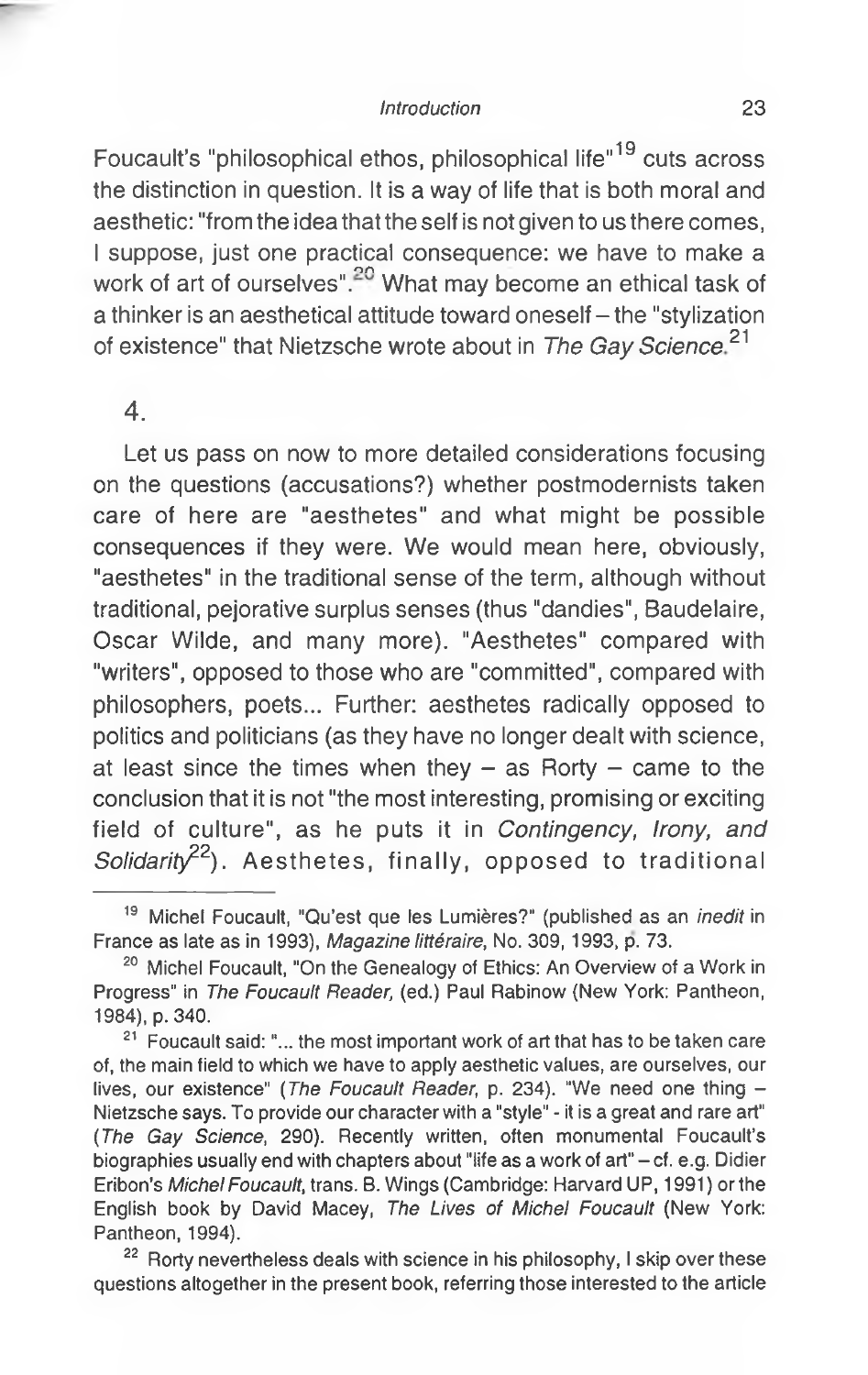"intellectuals", figures of the kind of Emile Zola and Jean-Paul Sartre, especially, almost paradigmatically, opposed to the latter. Thus, instead of explaining who was that nineteenth-century aesthete and what was his attitude to culture, we shall deal here with his today's potential oppositions, imposing to an extent the term that has no longer been used, that has lost clear reference on figures analyzed here and attitudes represented by them. And I am going to do this in order to consider whether – appearing from time to time - descriptions of postmodernists as "aesthetes", as well as (helplessly often) attempts of the latter to show that they and their works are not "merely aesthetic", may mean anything and whether they should be treated as an insult and attempts to be safe from it, respectively. For one could also say the following: yes, precisely, as a philosopher I am also an aesthete in the situation when I do not like (for it is no longer possible?) the engagement of an intellectual in a traditional, Enlightenment-based sense of both terms. But would being an aesthete in such a redefined sense of the term exclude me from the circle of moralists? Does such an opposition still make sense?

So who will we be dealing here with? Richard Rorty's figure of a "liberal ironist" (or rather - an "ironist" only), a "marginalized" intellectual, Bauman's account of an intellectual (philosopher, sociologist of postmodernity and postmodern one, at the same time) who suffers from "political irrelevance": who can - as Derrida says<sup>23</sup> – *tout dire*, say everything, endowed with unprecedented freedom, but only within a closed, magical circle of the Academy, without an exit to the so-called "world". We shall also deal with Foucault's account of the role and tasks of an intellectual within his "aesthetics of existence", and, finally, with the Lyotardian figure

of Anna Palubicka and Jerzy Kmita "The Question of Utility of the Concept of Experience" in *The Search for Certitude and Its Postmodern Denigration,* Jan Such (ed.), as well as to a text by Anna Palubicka, "Richard Rorty's Conception of Science" in *Postmodern Inspirations in the Humanities,* Anna Jamroziakowa (ed.), Poznan, 1993.

<sup>&</sup>lt;sup>23</sup> See the discussion preceding the volume of Derrida's texts on literature, entitled *Acts of Literature,* (ed.) Derek Attridge (London: Routledge, 1992), e.g. p. 36, or the conversation with Derrida and Francois Ewald "Une 'folie' doit veiller sur la pensée" *(Magazine littéraire,* Mars 1991), p. 23.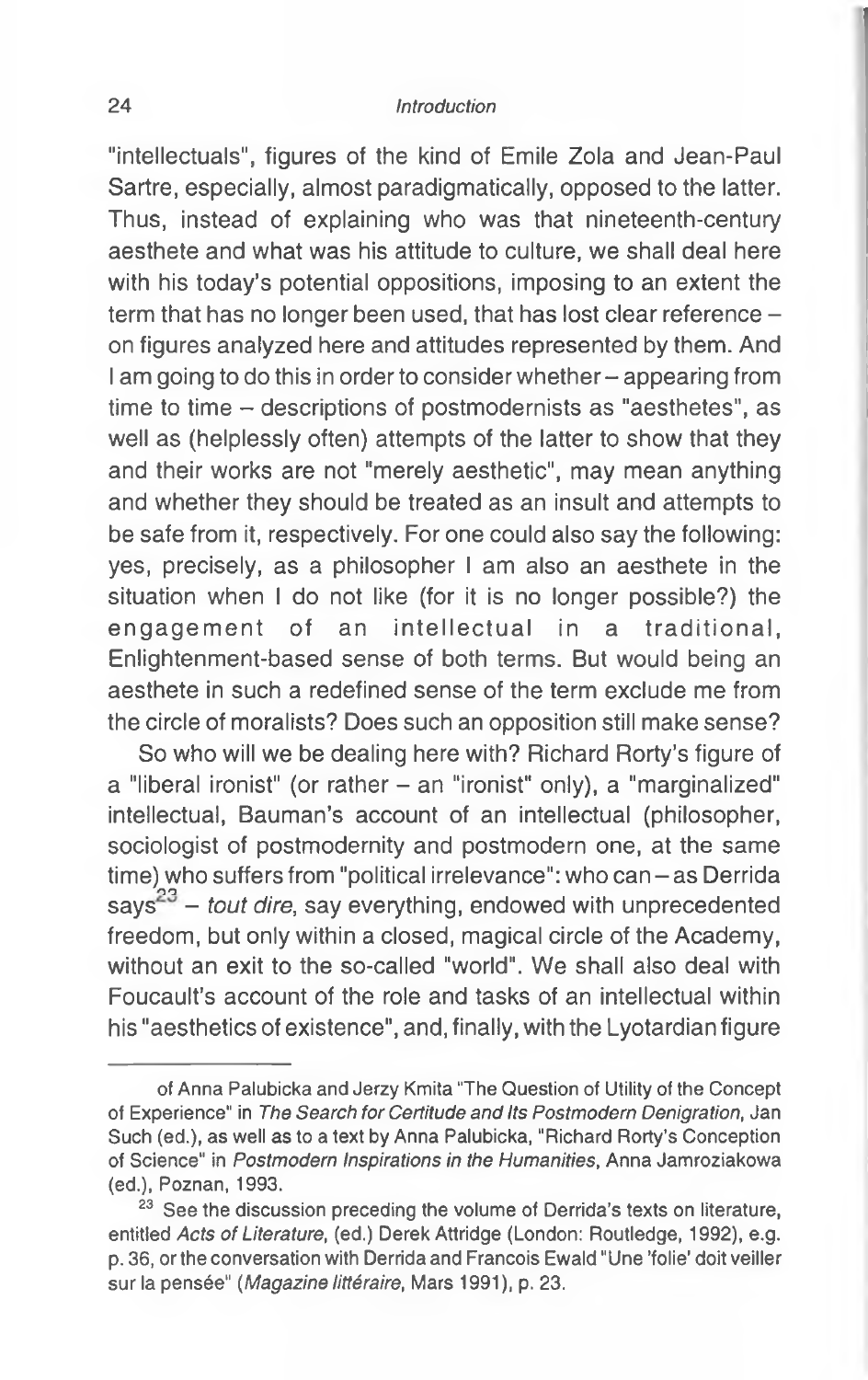of a "libidinal aesthetician" and "aesthetician of the sublime" in his later texts, the one who seeks "resistance through writing" (painting etc.).

All the above philosophers were "growing" to "aestheticism" in the sense being vaguely outlined here, just as the evolving world was growing to it starting from, say, May '68. Both Rorty and Lyotard used to think in the past, at the beginning of their philosophical careers, that the "mission" or "vocation" of a philosopher is to change the world, to be radically opposed to the status quo (distant echoes of Conrad's "dispensing justice to the visible world"). Rorty was charmed with Platonism (that could link "reality" and "justice", as well as "virtue" and "wisdom"24), Lyotard was charmed with radical Marxism, then Marxism and Freudianism, grand philosophical visions in which philosophers were ascribed particular roles and where they were judged on the basis of their utility: a philosopher was supposed to become a king, or a king  $-$  a philosopher, and a "committed" individual was supposed to "change the world", rather than to "interpret it", according to a well known thesis of a Marx. This is testified by their philosophical texts, as well as autobiographical fragments, redescribing the past in the name, and from the point of view, of the present. Lyotard: "Socialism ou barbarie", Algerian texts, polemics with Souyri, Castoriadis, "Pouvoir ouvrier", until *Economy libidinale* where, finally, within the framework of the Marxian opposition in question it is clearly said: "to interpret the world, damn!", as well as where the first realization of the danger of aestheticism and elitism is formulated. Rorty: how to reconcile "Trotsky" and the "wild orchids", how not to be ashamed of being interested in "socially useless flowers" $25 -$  the questions that did not fit into the philosophical vocabulary of analytical philosophers and which could be explicitly articulated after final settling accounts with analytical philosophy and  $-$  broader  $-$  with the whole "foundational" kind of philosophy (in *Philosophy and the Mirror of Nature)* in a new constellation of philosophical questions of

<sup>24</sup> Richard Rorty, "Trotsky and the Wild Orchids", *Common Knowledge,* vol. 1, no. 3.

<sup>25</sup> Ibidem, p. 141.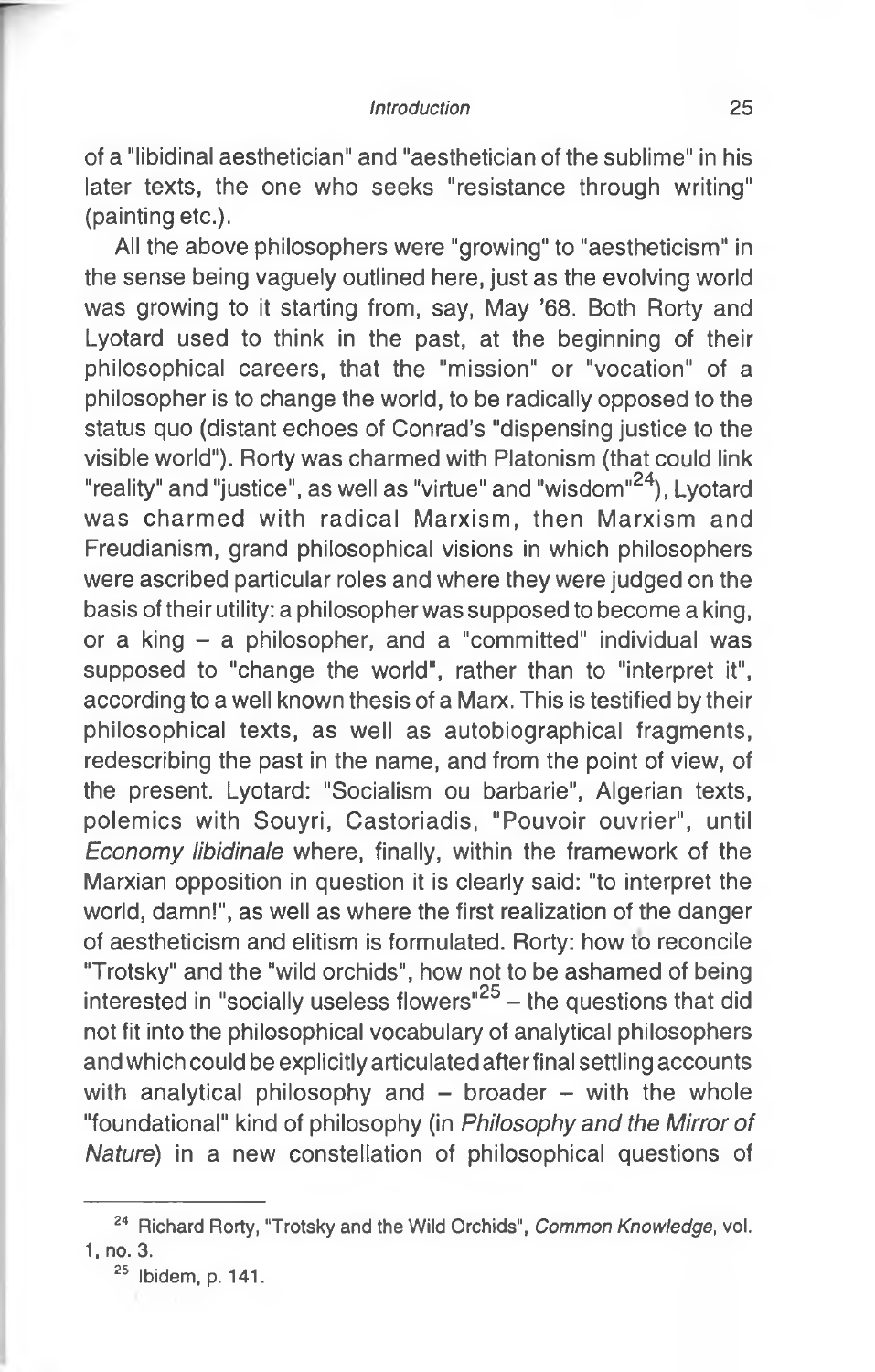*Contingency, Irony, and Solidarity.* The questions found their answer embodied in "privatized philosophy" of Jacques Derrida, in "idiosyncratic visions"<sup>26</sup> of a philosopher-writer who - as Proust in literature - "have extended the bounds of possibility" and who relegated philosophy-together with poetry-to the private sphere and radically separated it from the political, social or ideological (in the manner of Jürgen Habermas). In a word: let politics be made by "social engineers" on an experimental rather than theoretical basis and let philosophy be made by philosophers in a full separation from public matters (thus "de-theoreticized politics" on the one hand, and "de-politicized philosophy" on the other hand, as Thomas McCarthy puts  $it^{27}$ ). This is the sense of radical incommensurability of "self-creation" and "solidarity", the private and the public, the sense of "the private/public split", as Rorty calls it. And it is close from here, let us add, to the Foucauldian account of philosophy as a "work of art" (it was already in Lyotard's *Economy libidinale,* in the most provocative and attacked chapter at that time, "Desire Named Marx", that Marx was treated as a "work of art" rather than as a "theoretician")  $-$  it is close also to the account of philosophy as "transforming one's self", that is to say: "self-creation". (It is also worth adding at that point that the whole conception of philosophy of Ancient Greece of Pierre Hadot in *La Philosophie comme I'exercice spirituel* goes precisely in that direction - a philosopher "takes care of a soul", as Socrates puts it, of his own soul, by means of spiritual exercises, just like he takes care of his body by means of physical exercises).

And finally Zygmunt Bauman from his recent texts, for instance from *Intimations of Postmodernity,* in which he recognizes a fundamental powerlessness of philosophers and sociologists - to whom their own "canons of works", "texts from the history of philosophy" are left, of which they are supposed to take care, in

<sup>&</sup>lt;sup>26</sup> Also Rorty himself being "homo idiosincraticus", as Lech Witkowski is writing of him in the text "Homo Idiosincraticus. Richard Rorty or the Debate over Significance of Irony" in *Postmodern Inspirations in the Humanities,* Warsaw, PWN, 1993.

<sup>27</sup> Thomas McCarthy, "Ironie privée et décence publique" in a splendid collective volume *Lire Rorty. Le pragmatisme et ses conséquences,* (ed. par) Jean-Pierre Cometti (Paris: l'éclat, 1992).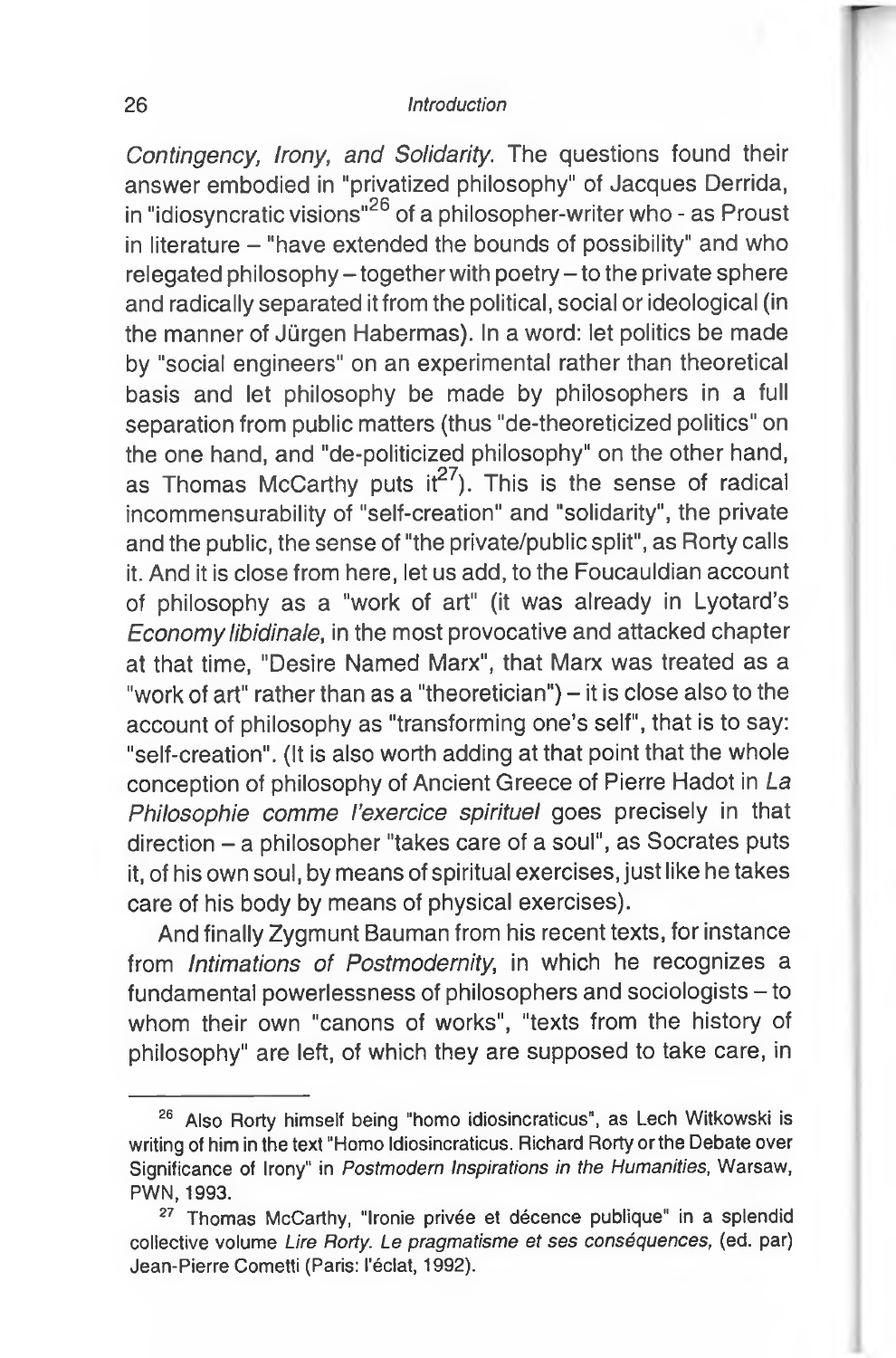the manner of Jacques Derrida's metaphilosophical analyses of classics of philosophy<sup>29</sup> Bauman who is clearly against "legislative reason", represented as a standard by Kant and who supports "interpretive reason" devoid of socio-transformative aspirations. This is as far as the evolution of today's postmodern (the term that no longer means much) thinkers is concerned in the most general terms. Lyotard will protest against the word "postmodernist" saying that there are two senses of "postmodernism", that something else is an artistic and commonly accepted in the culture of today sense of the term, and something else is his own philosophical, normative project etc.; Rorty will protest - saying that he is merely a "neopragmatist", a "pupil of Dewey" and that he does not wish to be associated with Frenchmen too much, and finally Bauman will express his opposition against the term saying that what he does is just "sociological hermeneutics" and if at all, he could only be associated with Foucault's account of modernity as a "march towards prison" or with Baudrillard's accounts of *la société de consommation...* And they will all be right, obviously. Let us then put it in another way: we are writing here about aesthetes (in different, studied here sense and degree), and if "postmodern" at all, then "postmodern" in the sense of belonging to "postmodern epoch", "postmodern times", that is to say  $-$  "times of today". And the only question is whether an "aesthete" as a name will not be in their eyes a greater insult - and might not raise more vivid protests - than a "postmodernist"... Another choice might be that of a "moralist" but, as we shall be trying to show, the difference aesthete/moralist is becoming more and more blurred nowadays.

5.

Let us remind  $-$  by way of a contrast  $-$  a couple of thoughts that only recently revived fervor for changes made by philosophy and owing to it  $-$  of perhaps the last  $-$  great philosophical optimist of the twentieth century, Edmund Husserl. Who would be able to give expression - as Husserl did in Vienna and Prague in 1935 - to

<sup>28</sup> See e.g. Bauman's interview closing *Intimations of Postmodemity* (London: Routledge, 1992).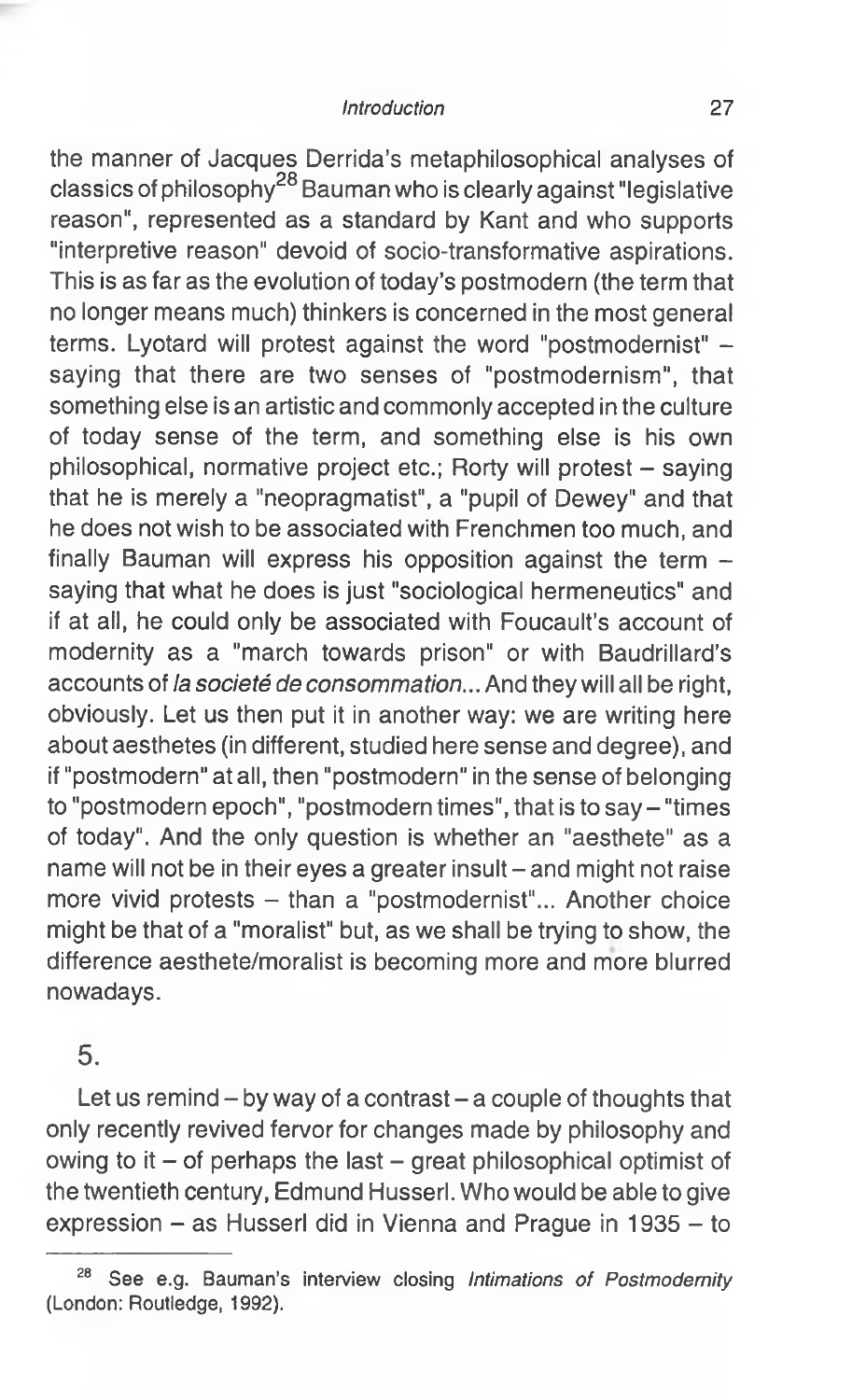such convictions, who would share them today... Let us listen to Husserl: "In that ideally directed all-community [Europe], philosophy preserves a guiding function and its particular infinite task: the function of a free and universal theoretical thought that includes also all ideals and an all-ideal, that is, a universe of all norms. In the humanity of Europe, philosophy ought to perform its function as an archontic function of the whole humanity". Further on Husserl writes of "philosophy as an idea, an idea of an infinite task" and, finally – what sounds so horrifying in that place and at that time - of "rebirth of Europe from the spirit of philosophy through the heroism of reason". How quickly "Europe" - that "unity of spiritual life, action, creation" - has lost faith in its *entelechia,* and philosophers - in its spiritual mission... Husserl would be furious seeing the "irresponsibility" of contemporary philosophy (not only "postmodern" one – with exception of post-Marxist and feminist - but also analytical one, isolated from the world and culture in an absolute way, the ivory tower of the end of the twentieth century). Philosophy in its postmodern version (just like "postmodernists-aesthetes" considered here) has renounced its "guiding", "archontic" function in the world, considering as "metanarrative" the past belief that philosophy is a "universe of all norms". It no longer believes in its "infinite task". And "rebirth of Europe from the spirit of philosophy" (through "heroism of spirit") sounds so fantastic to philosophers responsible for their words that their hands begin to tremble... Husserl's belief in philosophy can be envied today, in the situation in which no longer being a substitute for religion, it stops or has already stopped being a substitute for science (cf. Charles Taylor's articles about "post-epistemological age"<sup>29</sup>). Philosophy used to turn to politics in the fervent sixties, for some people it is still a "weapon" for their fight (as Rorty puts it in his response to Christopher Norris) with capitalism, exploitation, alienation of work and disciplinary society. (It is precisely such "postmodernists" - mainly American and

<sup>29</sup> Charles Taylor, "Overcoming Epistemology" in *Philosophy: End or Transformation?,* (eds.) K. Baynes, J. Bohman, T. McCarthy (Cambridge, MA: The MIT Press, 1991), pp. 464-488; "Rorty in the Epistemological Tradition" in *Reading Rorty,* (ed.) A. Małachowski (Oxford: Blackwell, 1990), pp. 257-277.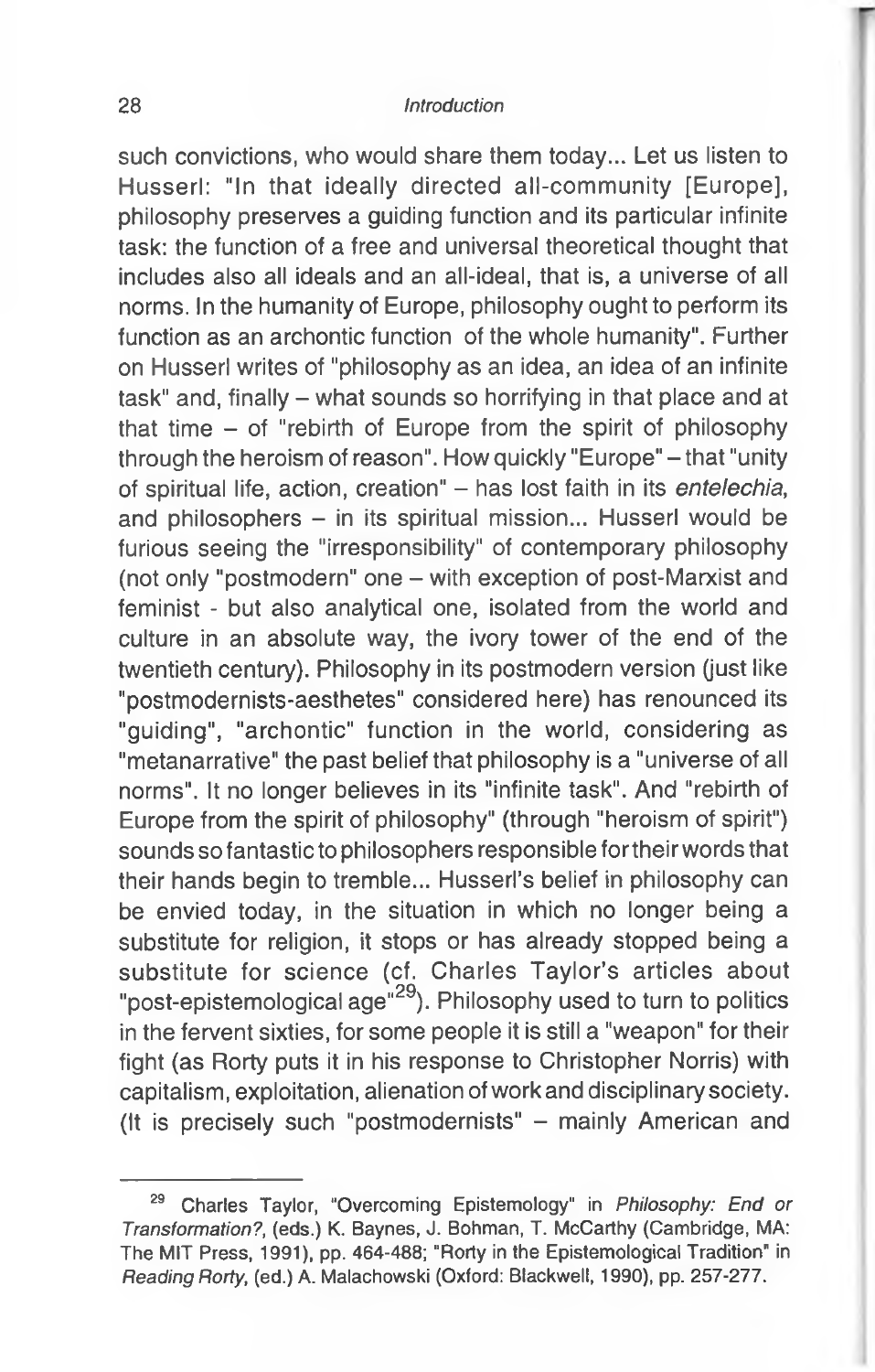Marxist disciples of Derrida  $-$  that Rorty has to repudiate, it is perhaps mainly due to them that he does not want to be called a "postmodernist", he, a professor of philosophy devoted to liberal democracy and proclaiming the United States of today "the best of possible worlds"). But the awareness of being cut from the possibility of changing the world is becoming more and more common (in a most explicit way its is presented, apart from Rorty, by Zygmunt Bauman who provides the picture with a sociological support: the "need" for intellectuals is over, rulers no longer need legitimacy as rulers, no longer need narratives legitimating power, Leviathan does perfectly well without intellectuals' background. The background thus returns to  $-$  subsidized and independent because no longer significant and influential  $-$  Academies).<sup>30</sup> A philosopher no longer feels he is a "functionary of humanity", as Husserl said in *Crisis* in 1937, he often may feel to be a "private philosopher", as Rorty writes of Derrida in and after his *The Post Card.* Perhaps that is the role – outsiders of a system, although taken care of and bred by it  $-$  to be played by aesthetes (or moralists). One would like to speak of "the power of taste", in

<sup>&</sup>lt;sup>30</sup> Writing about the figure of an intellectual, one cannot omit several crucial Zygmunt Bauman's considerations, that is to be more exact, his redefinition of the intellectual's role and place shown in the form of the passage from the metaphor of "legislators" to the one of "interpreters" - as one of the ways of looking at postmodernity, interpreters, today's intellectuals, being granted "autonomy devoid of practical significance out of a closed world of intellectual discourses" (*Intimations of Postmodernity,* p. 16). Then one has to mention a highly idiosyncratic account, specific perspective and a significant choice of figures of intellectuals in *Modernity and Ambivalence,* where a modern intellectual - Shestov, Mannheim, Kafka, Simmel - is "outrooted", is an "eternal wanderer and universal stranger" for whom exile is a "blessing" (Oxford: Polity Press, 1991, p. 83). It is similar in an essay on Benjamin where the author says that a common fate of an intellectual is "exile". It is obviously a motive of a famous saying of George Steiner: My homeland is my typewriter, just like in Hannah Arendt when she says - in *Thinking* - that "thinking ego ... is nowhere. It is homeless in the full sense of the term"... But it seems to me that the author reads in his works one of ways the twentieth century intellectuals have chosen, but there was also another, excessively public, too much committed  $-$  the whole "French" road, so to speak, which forms a margin of the present book... It seems to me that none of them is universal and both Zygmunt Bauman for his narratives about modernity and postmodernity, as well as me for my story about postmodernity, need proper heroes: "outrooted" - and "committed", respectively... See my "philosophical excursus" on Rorty and Bauman for details.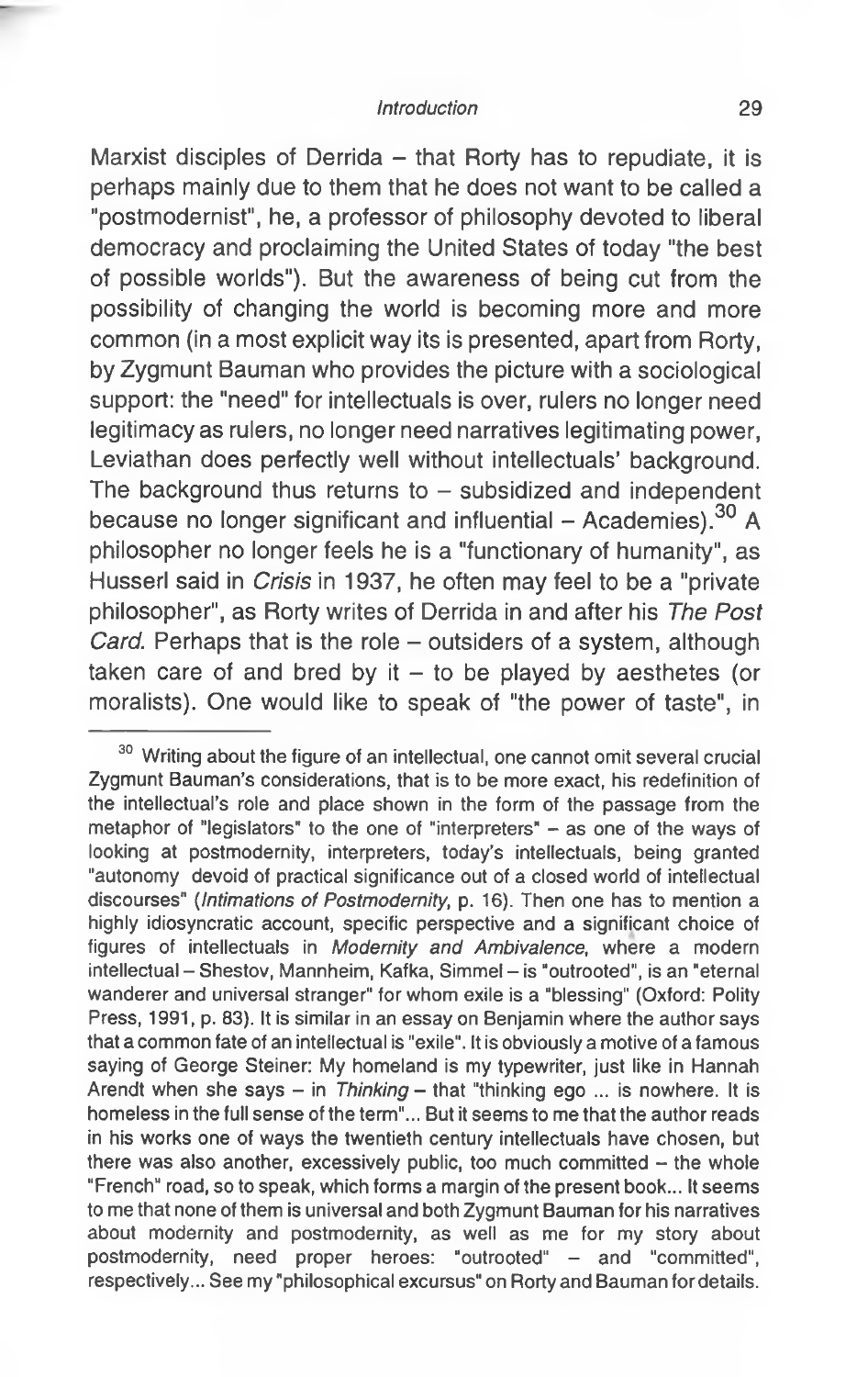favorite expression of Zbigniew Herbert, a great Polish poet, but that is as worn out a bit of words as the figure of a committed intellectual is worn out: the power of aesthetic taste, the power of aesthetic judgement devoid of rules, the power of singularity of an event, the role of *phronesis,* hidden potencies of the "wisdom of the novel", the return to the Aristotelian judge from *Nicomachean Ethics* who judges without rules, as well as producing works and rules for an evaluation of it at the same time. And also a philosophical ethos - the criticism of, as Foucault puts it, "what we are saying, thinking and doing on the basis of a historical ontology of ourselves".<sup>31</sup> These are just several catchwords - answers provided by Lyotard, Rorty and Foucault to the end of traditional attitudes in philosophy.

# 6.

Thus, returning to fundamental questions here: as an intellectual is no longer *engagé,* is it possible that he is gradually becoming an aesthete (for, as we noted, the very term "intellectual" ceases - in such a post-Enlightenment account - to mean much)? Is such an opposition meaningful, is committment an opposite pole to aestheticism (and it was committment that perfectly well defined French post-war intellectuals)? Does the turn from the public to the private, to use Rorty's distinctions from *Contingency, Irony, and Solidarity,* from the public today, that is to say, from current political questions  $-$  not egoistic but rather associated with an *exhaustion of a certain cultural project (the* one of *Aufklärung/),* at least in that part of it - mean, among other things, the turn to aestheticism? And perhaps the turn to moralism? These are very important questions that will appear in the book many times, finally reaching an (uncertain and ambiguous) answer.

An aesthete loves art and literature. He is not satisfied with the so-called struggles for a better tomorrow (and that is not accidental that Habermas – one of those "philosophers with a public mission", as Rorty might call him  $-$  does not take interest in art). He is many-sided, while a committed philosopher is selective and

<sup>&</sup>lt;sup>31</sup> Michel Foucault, "Qu'est que le Lumières?", p. 70.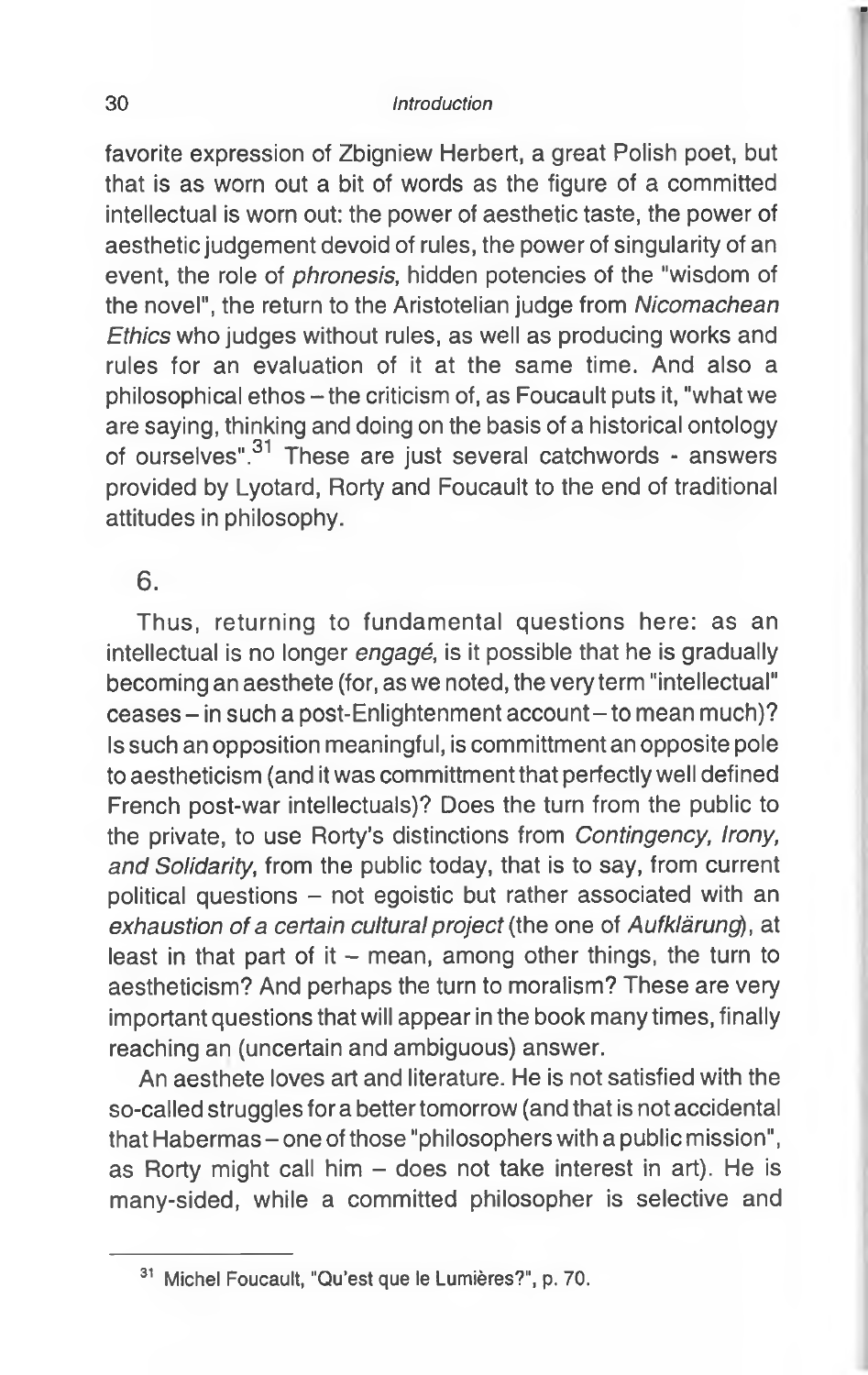flattening, reducing the multitude and complicacy of questions to a simple and single formula: what interests does it serve? French philosophers prefer painting to music, the domain of Germans is not it therefore that Mann's *cold* Adrian Leverkuhn is a composer, although he ought to have been rather a philosopher... - Lyotard in his texts constantly refers to the avant-garde painting (e.g. Barnett Newman, Valerio Adami, Jackson Pollock), while Derrida and Foucault write more about literature. And finally Rorty who writes about literature (Nabokov, Orwell, Kundera, Dickens), avoiding visual arts. A work and a commentary become closer to each other, as do a critic and an artist. Critics of aesthetes will say - how "playful", "useless", "elitist" and "care-free". An entertainment of aesthetes while what is at stake (in philosophy, literature, theory...) is preservation of the *status quo/* overcoming of the *status quo.* While "Titanic" is sinking... There appears the motive of "irresponsibility", the most favorite motive of critics of postmodernism... What comes to mind are Richard Rorty's words about his own philosophical youth: "I was uneasily aware, however, that there was something a bit dubious about this esotericism - this interest in socially useless flowers... I was afraid that Trotsky would not have approved of my interests in orchids".<sup>32</sup> And one knows that "Trotsky" and the "wild orchids" cannot be reconciled, they one can either be an intellectual snob or a friend of humanity and fighter for justice... Much more was done for the sake of better living of people by novels than by philosophical theories, Rorty says (which I examine carefully in a chapter on Rorty and literature).<sup>33</sup> And in the view of critics, it is only an aesthete (irresponsible jester, *homme des lettres*, paraphilosopher) that can say things like these, that can choose literature before philosophy, narrative before theory, detail before the universal, irrationality before reason (unity of reason, be it even in "diversity of its voices"). Literature,  $art -$  these are domains unworthy of being explored by philosophers. For there are those

<sup>&</sup>lt;sup>32</sup> Richard Rorty, "Trotsky and the Wild Orchids", p. 143.

<sup>&</sup>lt;sup>33</sup> This is one of constant motives of Rorty's thought of recent years. See the text "Brigands et intellectuels" from *Critique,* p. 468 or "Heidegger, Kundera, and Dickens" from PP 2.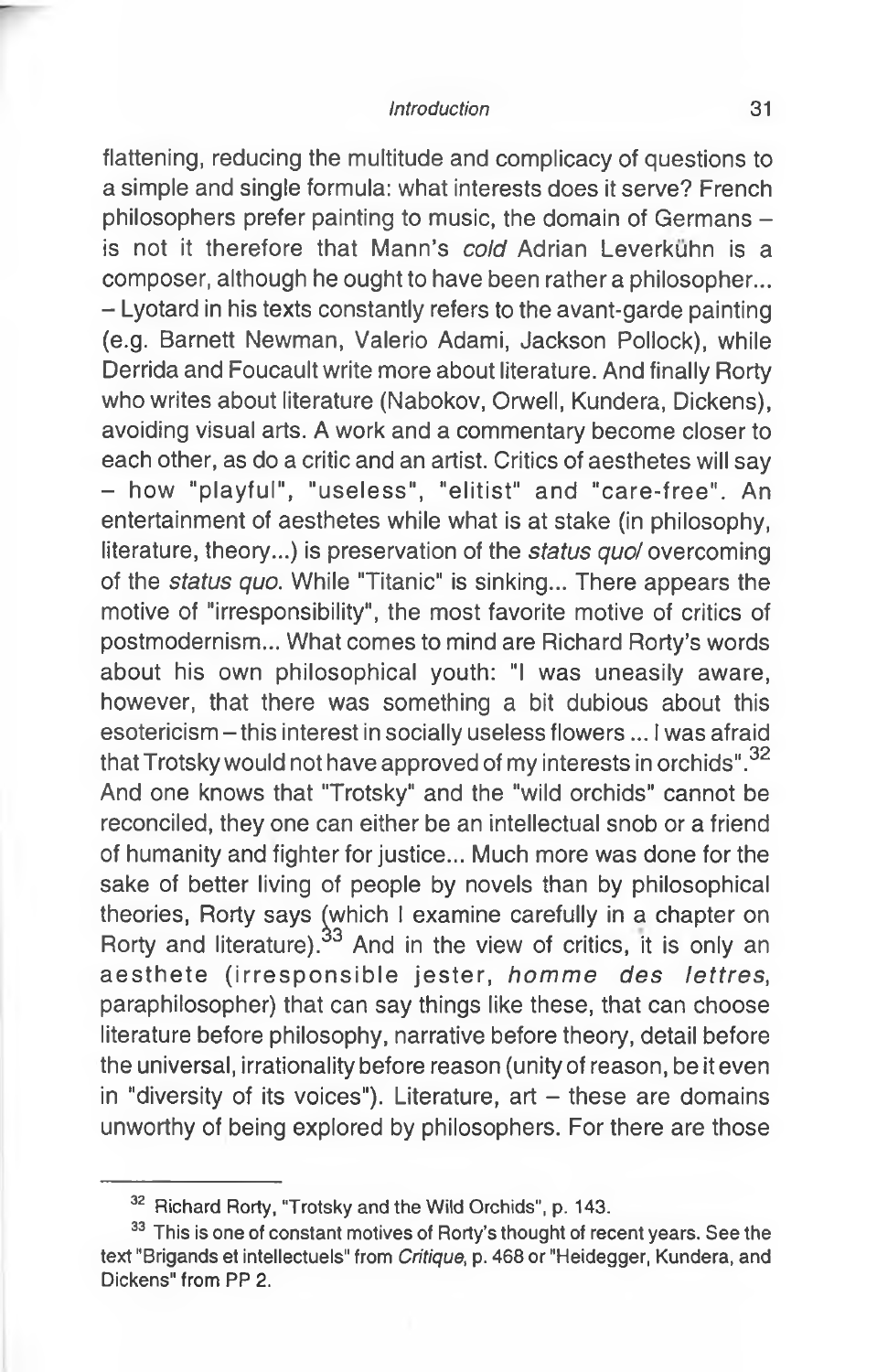"perennial problems of philosophy"... Philosophy still would like to be a foundational "queen of sciences", the first lady on the postmodern scene... There are things, though, that probably  $$ today - cannot be done. And this results from a purely contingent set of circumstances rather than from a progress of human spirit in the course of human history, as Hegel or Husserl dreamed, or from teleological deepening of consciousness, coming of Spirit on a higher level etc. It so happened, Rorty would say (following Kundera both from *The Art of the Novel* and from his recent *Les Testaments trahis),* that "the wisdom of the novel" gives culture more today than hypostasied "wisdom of philosophy". And this is not any revenge of Plato after the ages.

An aesthete. He does not want to influence directly - does not imagine he might have such authority and such right  $-$  the shape of the surrounding world. He provides the shape to himself instead and provides himself as a model for others rather than shapes the historical-political matter of the present. He acts slowly and deliberately. He does not engage in current socio-political debates and does not solve the so-called "pressing problems of contemporaneity". If he speaks of the present, he does it indirectly, in a vague and ambiguous manner. He may wait for his readers, for his time, like Nietzsche. He does not participate in struggles for the shape of the state, although it often happens that he engages himself in fights for the shape of education, especially of universities. He interprets the world, perhaps with the intention that other people, later on, might change it to a little bit better. He reinterprets the philosophical tradition, writes the history of philosophy in his own idiom, coins his own vocabulary, according himself - following Nietzsche - a "lordly right of giving names", practicing like the latter "active philology" (Deleuze): "active philosophy". An aesthete. Today's hero of Richard Rorty and Jean-François Lyotard in his multiple embodiments?

How far it is from here to the old Lyotardian desire to be  $-$  to recall that painful metaphor indeed - "salt of truth in the wound of alienation", to the desire of "real criticism of the system that may take place ... through interventions of the here and now types", to the task in the form of "questioning and overthrowing the reality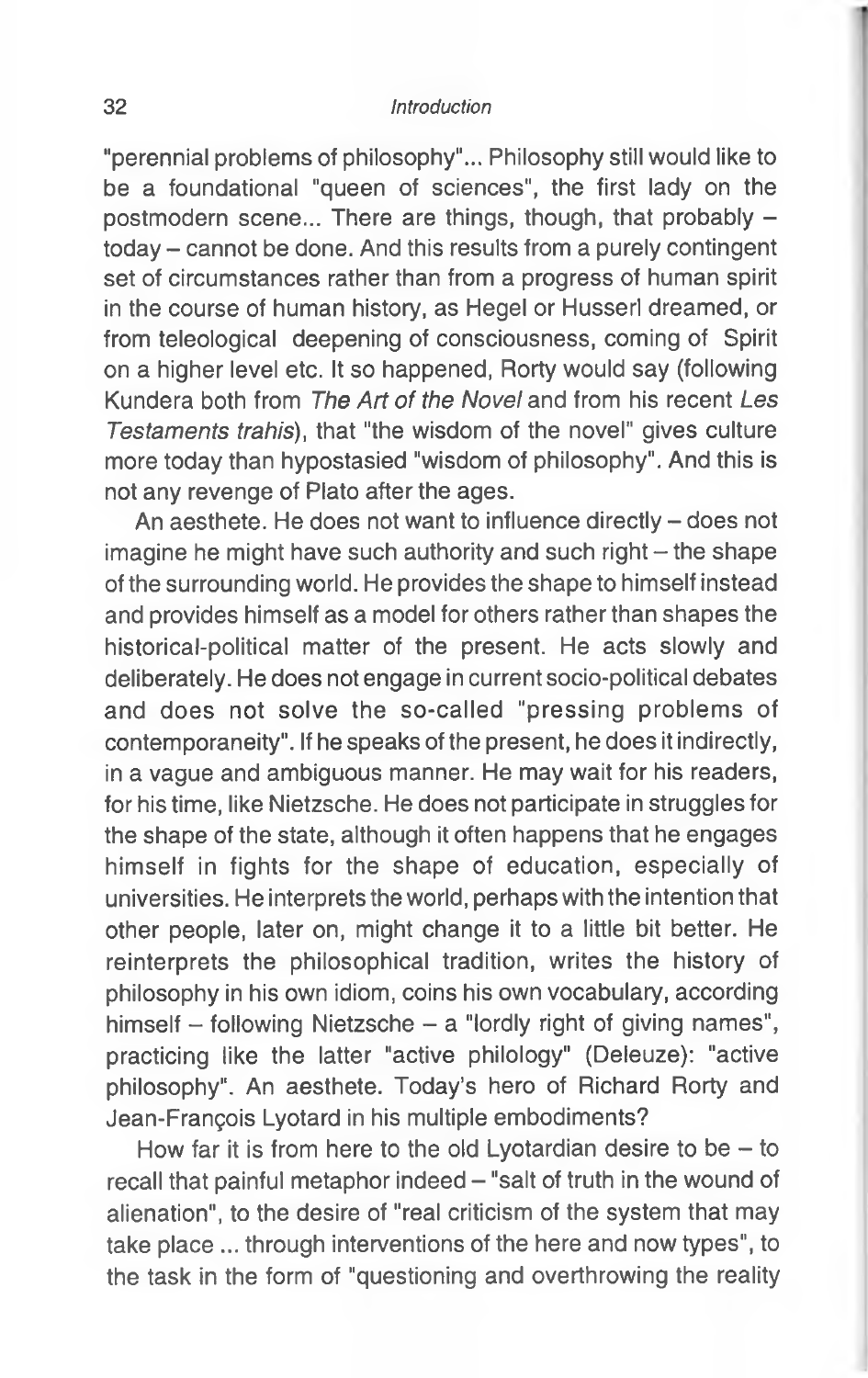that is evidently unbearable". How far it is, finally, to the Algerian texts!<sup>34</sup> The breakthrough for Lyotard appears to have come with *Economie libidinale* in which he finally admitted that his words were not going to change the world, but, as we have already mentioned, to interpret it.

A couple of words about Michel Foucault now that we are coming to an end of this introduction. In one of his last texts he Is writing about three poles of analysis in his reflection: knowledge, power and ethics; let us mention the specifically seen "ethics", these *relations a soi,* referred to here several times, the title "care of the self". What is most important in the context that interests us here is the following: the author tries to derive his thinking from Kant's text on Enlightenment (also from it, let us say), inscribing his reflection into the current running up from Nietzsche, Weber to the Frankfurt school. But this is a peculiar reading, as the author seems to put an emphasis on an individual  $-$  rather than only collective - side of the Kantian reaching "maturity". At the same time, "ethics" in his account is one of four parts of morality, consisting e.g. of self-forming practices.<sup>35</sup> It is me who becomes the object of ethics. In his conversation with Dreyfus and Rabinow, Foucault says the following:

What strikes me is the fact that in our society art has become something associated with objects only, and not with individuals or life. The fact that art is something specialized or something to be dealt with by experts who are artists. *But cannot life of each man become a work of art?* Why a lamp or a house might be objects of art, and our lives might not?<sup>36</sup>

<sup>34</sup> Jean-François Lyotard, *Political Writings* (Minneapolis: University of Minnesota Press, 1993), pp. 45, 57, as well as the citation from the introduction to *Libidinal Economy* (London: Athlone Press, 1993), p. xxvi.

<sup>&</sup>lt;sup>35</sup> See the diagram summarizing Foucault's story from his conversation with Dreyfus and Rabinow in *The Foucault Reader* from Arnold I. Davidson's text in *Foucault: A Critical Reader,* p. 229, as well as "Introduction" to II vol. of *Histoire de la sexualité* (Paris: Gallimard, 1984), especially the fragment about "Morale et pratique de soi", pp. 32-39.

<sup>&</sup>lt;sup>36</sup> The Foucault Reader, p. 350 - emphasis mine.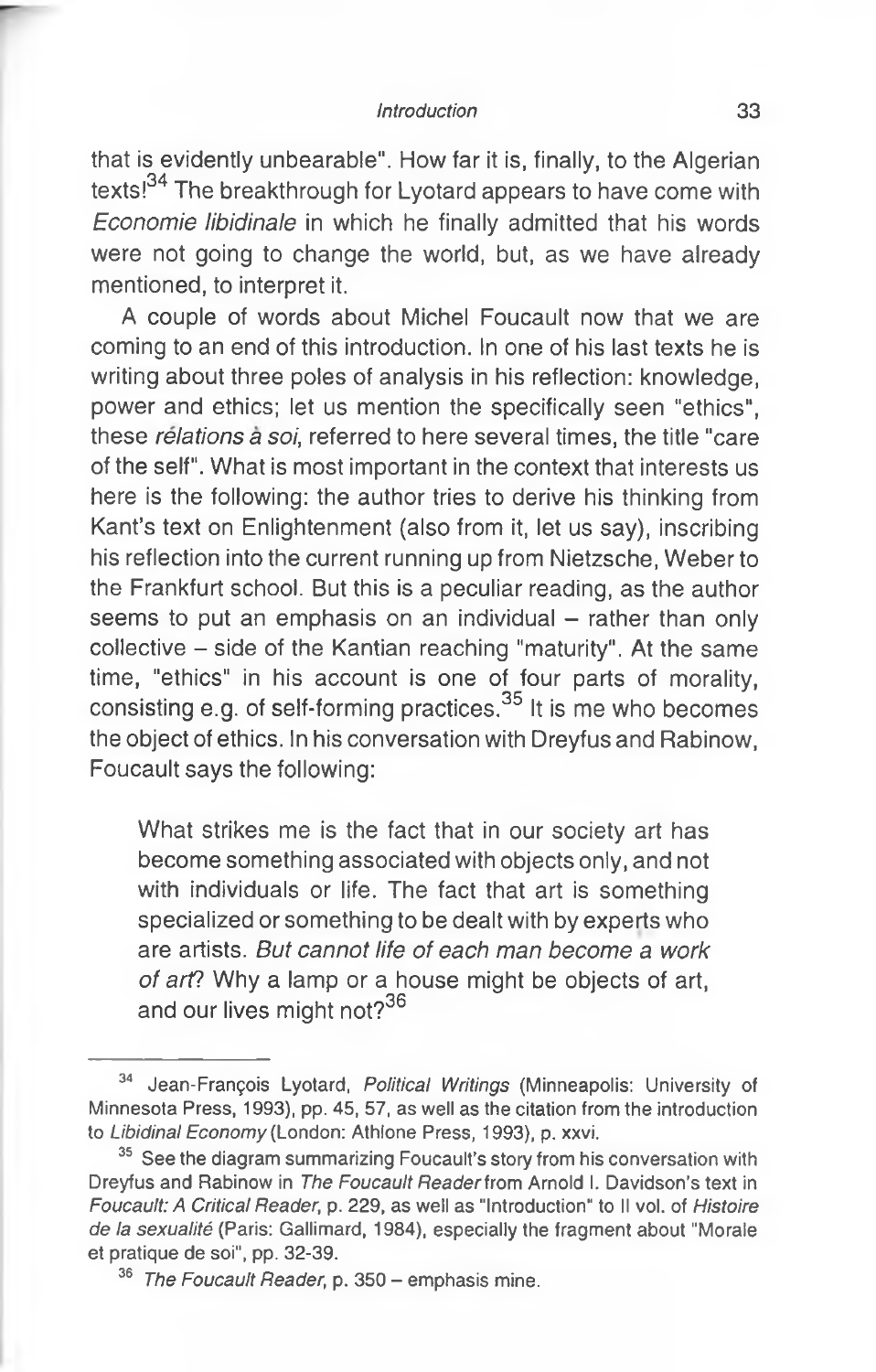Precisely, these are questions directly from Baudelaire. They are returning today, but in a different context.

Foucault, the *philosophe masqué*,<sup>37</sup> coins his way to affinity with Enlightenment and Kant in a specific reading of the latter. He tries to show that Kant's lecture also opened another way of practicing philosophy. As, he will say, in Enlightenment there is rooted such a philosophical investigation that problematizes at the same time the relation of man to the present, his historical way of life and "constitution of oneself as an autonomous subject".<sup>38</sup> The important question thus might be the following: is the Foucauldian "philosophical way of life"  $-$  his last project of philosophizing  $$ really to be derived from Kant? The French philosopher puts an emphasis to the last of the mentioned philosophical triad, to "constitution of a self", so far rather neglected in philosophical reflection. Let us recall Kant's key sentences (not recalled by Foucault, though): "So it is difficult for each single man to get out of immaturity that has almost become his second nature. He has even started to like it, that immaturity of his  $\ldots$  – and Kant's conclusion - So only few people managed to get out of immaturity owing to the work of their own spirit, and to stand on their own feet"<sup>39</sup> To conclude once again, it is possible to enlighten "the public", but individual enlightening pertains to "few only", to those who owe it to "the work of their own spirit". Foucault's last questions, paradoxically enough, appear as "Enlightenment" questions, taken directly from Kant, although in a version forgotten

<sup>&</sup>lt;sup>37</sup> As he says about himself, for anonymity was one of his numerous obsessions of a writer, starting with a famous text "Who is an Author?" (1969) in which there is a vision of literature disseminated anonymously (with the closing question of "what is the difference who speaks?"), through a well-known interview - programmatically anonymous - for *Le Monde,* to numerous interviews from the volume *Politics, Philosophy, Culture (*London: Routledge, 1990). Foucault says: *Why anonymity? Pourquoi l'anonymat? Par nostalgie du temps ou, étant tout à fait inconnu, que je disais avait quelques chances d'être entendu.* But, on the other hand - how to be an anonymous "founder of discoursivity", like Marx and Freud? See Foucault, "What is an Author?" in *Modern Criticism and Theory. A Reader,* (ed.) D. Lodge (London: Longman, 1988) pp. 196-210 and "Le philosphe masqué" in *Entretiens avec 'Le Monde'*(Paris: La Découverte, 1984), pp. 21-30.

Michel Foucault, "Qu'est que les Lumičres?", p. 69.

<sup>&</sup>lt;sup>39</sup> Immanuel Kant, "What is the Enlightenment?", p. 160.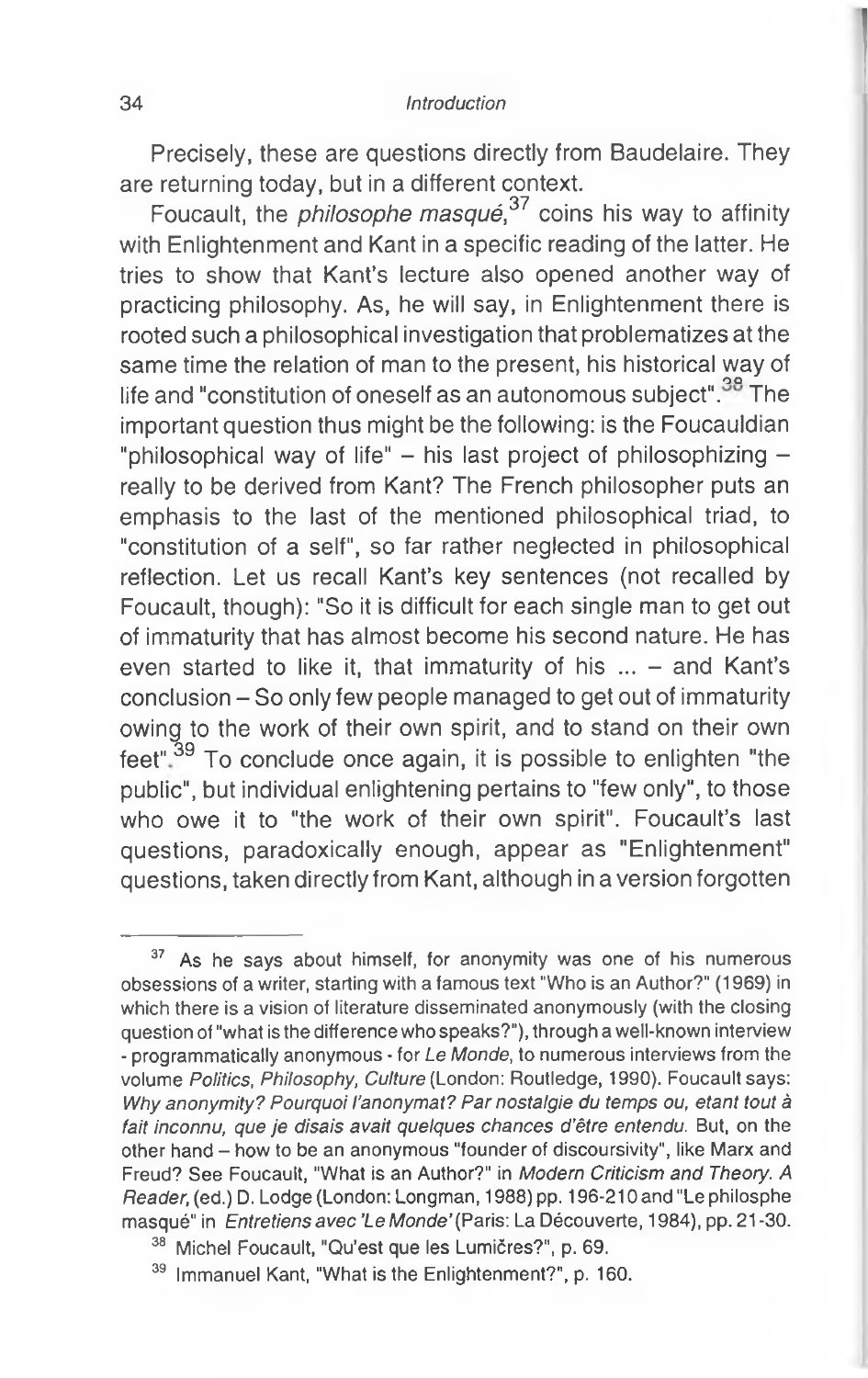**r**

and rather absent from our modern culture. If the Enlightenment is to be read also from an individual's point of view, then Foucault would be just exemplarily Enlightenment-like with that respect, and he would realize ethical tasks drawn also in Kant's text by way of an aesthetic constitution of himself... This is just a suggestion that I am not going to develop here, wishing just to mention such a possibility when one considers the moral/aesthetic distinction.

It is perhaps also worth while saying a few words about Foucault's "ethics" in connection with "morality without ethics" recently sketched by Zygmunt Bauman. Bauman, suggesting that an ethical crisis does not have to mean a crisis of morality, expresses his distrust in ethically decreed morality (in a traditional sense of the term). He says that "Legislators are incapable of thinking of the world without legislating; ethical legislators are capable of thinking of the world without ethical legislating".<sup>40</sup> What results from this situation - perhaps analogously to Foucault's  $conclusions - is the "ethical paradox of postmodernity", as he$ describes it in his *Intimations of Postmodernity,* "moral responsibility comes together with the loneliness of moral choice".<sup>41</sup> Man, freed from an ethical smoke-screen, from a metanarrative haze that covers ethical choices, receives the burden of his own moral dilemmas. Although he is morally independent (from ethical codes) and morally responsible (before himself and others), it is his burden  $-$  and chance?  $-$  to "face a 'bare truth' of moral dilemmas".<sup>42</sup> Paradoxically, both project, Bauman's and Foucault's, making use of different vocabularies, say almost the same, namely - choosing via negativa in a description – they say what ethics or moral philosophy still keeps silence about<sup>43</sup> But about reasons of absence of traditional ethics

<sup>40</sup> Zygmunt Bauman, *Two Essays on Postmodern Morality* (Warsaw: The Institute of Culture, 1994), p. 74.

<sup>41</sup> Zygmunt Bauman, *Intimations of Postmodernity* (London: Routledge, 1992), p. xxii.

<sup>42</sup> Zygmunt Bauman, *Two Essays on Postmodern Morality,* p. 84

<sup>&</sup>lt;sup>43</sup> Arnold I. Davidson says that after Foucault's "ethics" there is no longer an excuse for the poverty of contemporary moral treatises that omit "proper ethics, the relation of self to itself, accounted for independently from a moral code", "Archeology, Genealogy, Ethics" in (ed.) David C. Hoy, *Foucault: A Critical Reader* (Oxford: Blackwell, 1986), p. 232.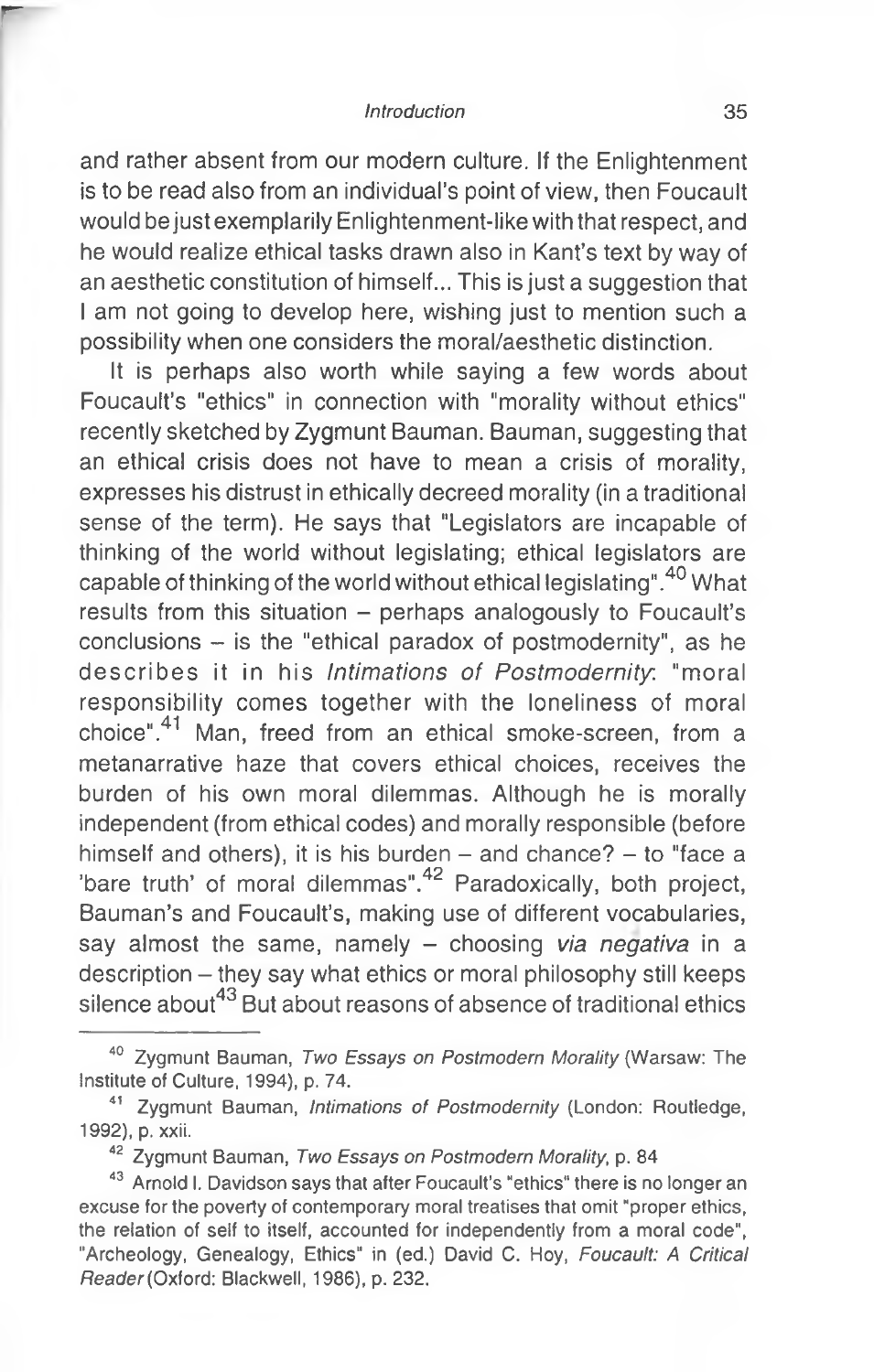in culture and its present possibilities, I am writing in more detail in the chapter on Rorty's anti-Platonism, and about Bauman and realtions between Rorty and Bauman, I am writing in a separate chapter.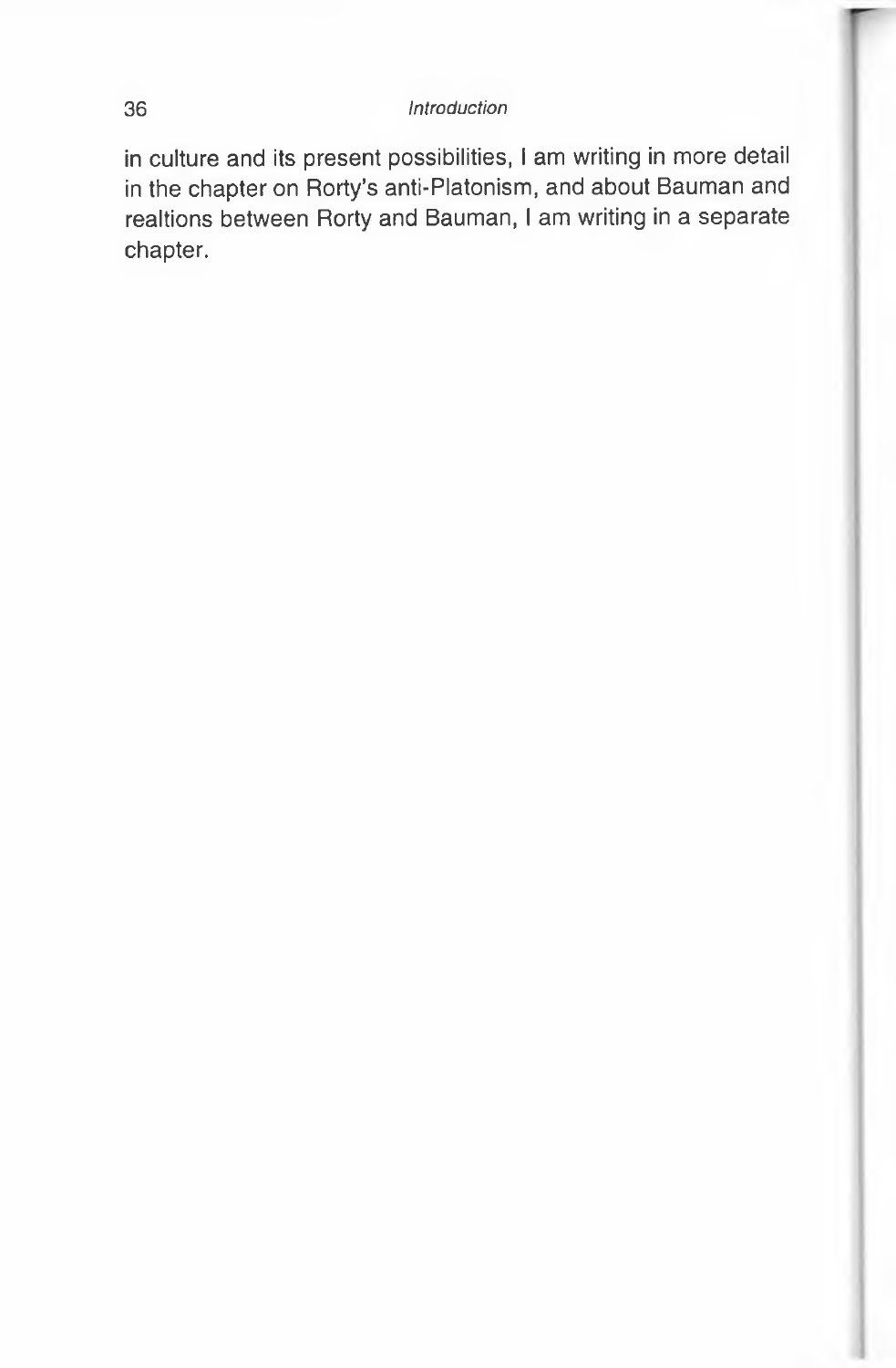# **Marek Kwiek**

# **Rorty's Elective Affinities. The New Pragmatism and Postmodern Thought**